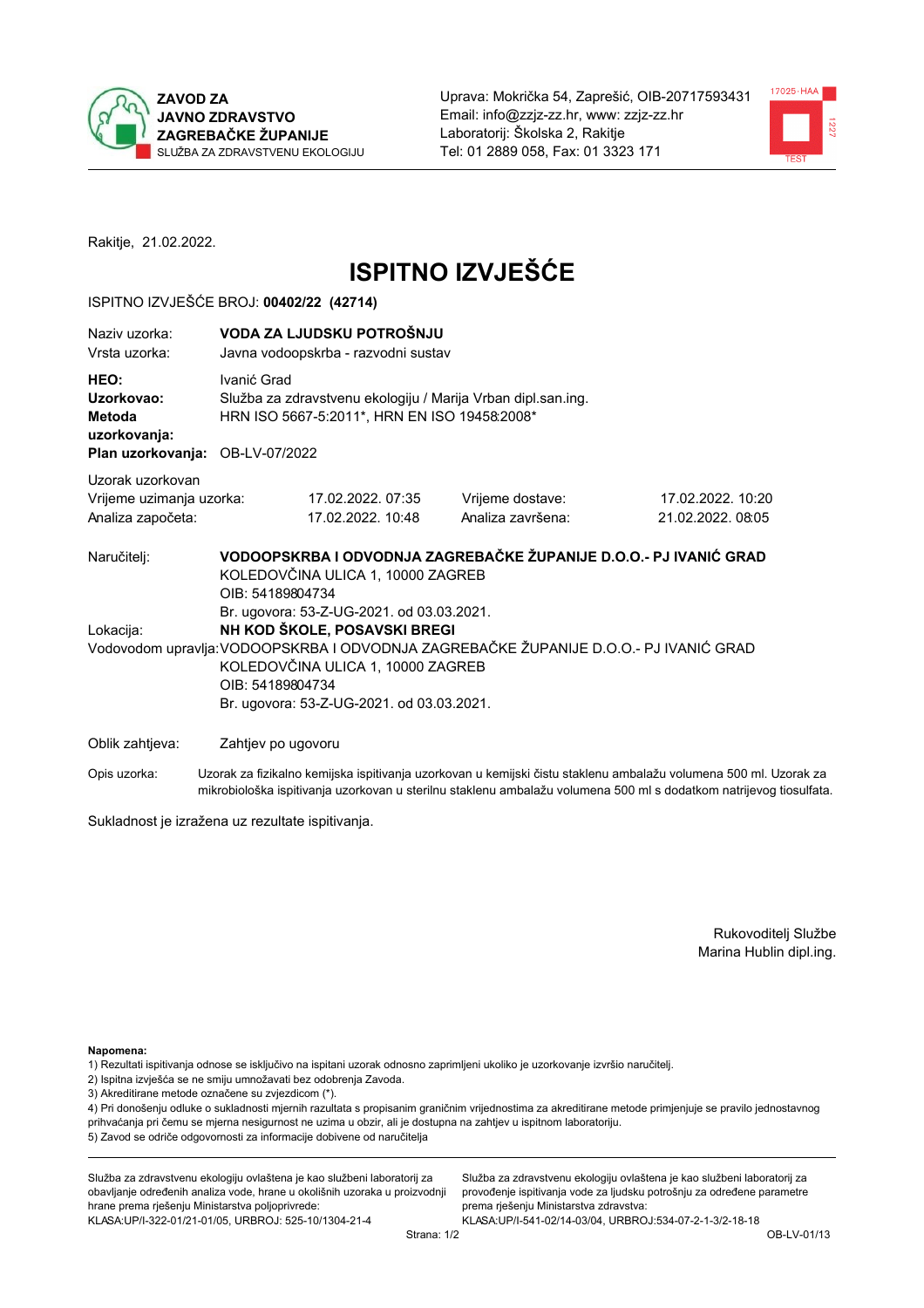## **REZULTATI ISPITIVANJA:**

| Pokazatelj                 | <b>Metoda</b>                           | <b>MJ</b>                        | <b>Rezultatt</b> | <b>MDK**</b> | <b>Sukladno</b> |
|----------------------------|-----------------------------------------|----------------------------------|------------------|--------------|-----------------|
| Temperatura                | Standard Methods 21st Ed.<br>2005.2550B | $^{\circ}$ C                     | 7,8              | 25           | <b>DA</b>       |
| Slobodni rezidualni klor   | HRN EN ISO 7393-2:2018*                 | mg/L $Cl_2$                      | 0,12             | 0,5          | DA              |
| Mutnoća                    | HRN EN ISO 7027-1:2016*                 | NTU jedinica                     | 0, 16            | 4            | DA              |
| <b>Miris</b>               | HRN EN 1622:2008                        |                                  | bez              | bez          | <b>DA</b>       |
| Okus                       | HRN EN 1622:2008                        |                                  | bez              | bez          | <b>DA</b>       |
| pH                         | HRN EN ISO 10523:2012*                  | pH jedinica                      | 7,5              | $6,5 - 9,5$  | <b>DA</b>       |
| Temp.pri određivanju pH    | ISO 16000-17:2008;HRN EN<br>13098:2019  | $^{\circ}$ C                     | 14,3             |              |                 |
| Elektrovodljivost          | HRN EN 27888:2008*                      | $\mu$ Scm <sup>-1</sup> pri 20°C | 385              | 2500         | DA              |
| Utrošak KMnO <sub>4</sub>  | HRN EN ISO 8467:2001                    | mg/L O <sub>2</sub>              | 0,7              | 5,0          | <b>DA</b>       |
| Kloridi (CI)               | HRN EN ISO 10304-1:2009                 | mg/L CI                          | 9,5              | 250,0        | <b>DA</b>       |
| Nitriti (NO <sub>2</sub> ) | HRN EN ISO 10304-1:2009                 | mg/L $(NO2)$                     | < 0,050          | 0,50         | DA              |
| Nitrati (NO <sub>3</sub> ) | HRN EN ISO 10304-1:2009                 | mg/L (NO <sub>3</sub> )          | 3,9              | 50           | <b>DA</b>       |
| Amonij (NH <sub>4</sub> )  | HRN ISO 7150-1:1998*                    | mg/L $(NH_a^+)$                  | < 0,05           | 0,50         | DA              |
| Boja                       | HRN EN ISO 7887:2012                    | mg/L Pt/Co skale                 | < 5              | 20           | DA              |

†rezultat izražen kao manje od (<) odnosi se na granicu kvantifikacije

\*\*maksimalno dozvoljena koncentracija

#### Izjava o sukladnosti

Prema ispitanim parametrima uzorak vode JE SUKLADAN zahtievima članka 5. Zakona o vodi za ljudsku potrošnju (NN 56/2013, 64/2015, 104/2017, 115/2018, 16/2020) i priloga I Pravilnika o parametrima sukladnosti, metodama analize, monitoringu i planovima sigurnosti vode za ljudsku potrošnju te načinu vođenja registra pravnih osoba koje obavljaju djelatnost javne vodoopskrbe (NN 125/2017, 39/2020).

> Rukovoditelj Odjela Nikolina Ciban dipl.ing.

# Odjel za mikrobiološka ispitivanja voda

## **REZULTATI ISPITIVANJA:**

| Pokazatelj             | <b>Metoda</b>           | <b>MJ</b>   | <b>Rezultat</b> | $MDK**$ | <b>Sukladno</b> |
|------------------------|-------------------------|-------------|-----------------|---------|-----------------|
| Ukupni koliformi       | HRN EN ISO 9308-1:2014* | broj/100 mL |                 | 0       | DA              |
| Escherichia coli       | HRN EN ISO 9308-1:2014* | broj/100 mL |                 | 0       | DA              |
| Enterokoki             | HRN EN ISO 7899-2:2000* | broj/100 mL | < 1             | 0       | DA              |
| Aerobne bakt -36 C/48h | HRN EN ISO 6222:2000*   | broj/1 mL   |                 | 100     | DA              |
| Aerobne bakt -22°C/72h | HRN EN ISO 6222:2000*   | broj/1 mL   |                 | 100     | DA              |

\*\*maksimalno dozvoljena koncentracija

#### Izjava o sukladnosti

Prema ispitanim parametrima uzorak vode JE SUKLADAN zahtievima članka 5. Zakona o vodi za ljudsku potrošnju (NN 56/2013, 64/2015, 104/2017, 115/2018, 16/2020) i priloga I Pravilnika o parametrima sukladnosti, metodama analize, monitoringu i planovima sigurnosti vode za ljudsku potrošnju te načinu vođenja registra pravnih osoba koje obavljaju djelatnost javne vodoopskrbe (NN 125/2017, 39/2020).

> Rukovoditeli Odiela Marina Hublin dipl.ing.

### KRAJ ISPITNOG IZVJEŠĆA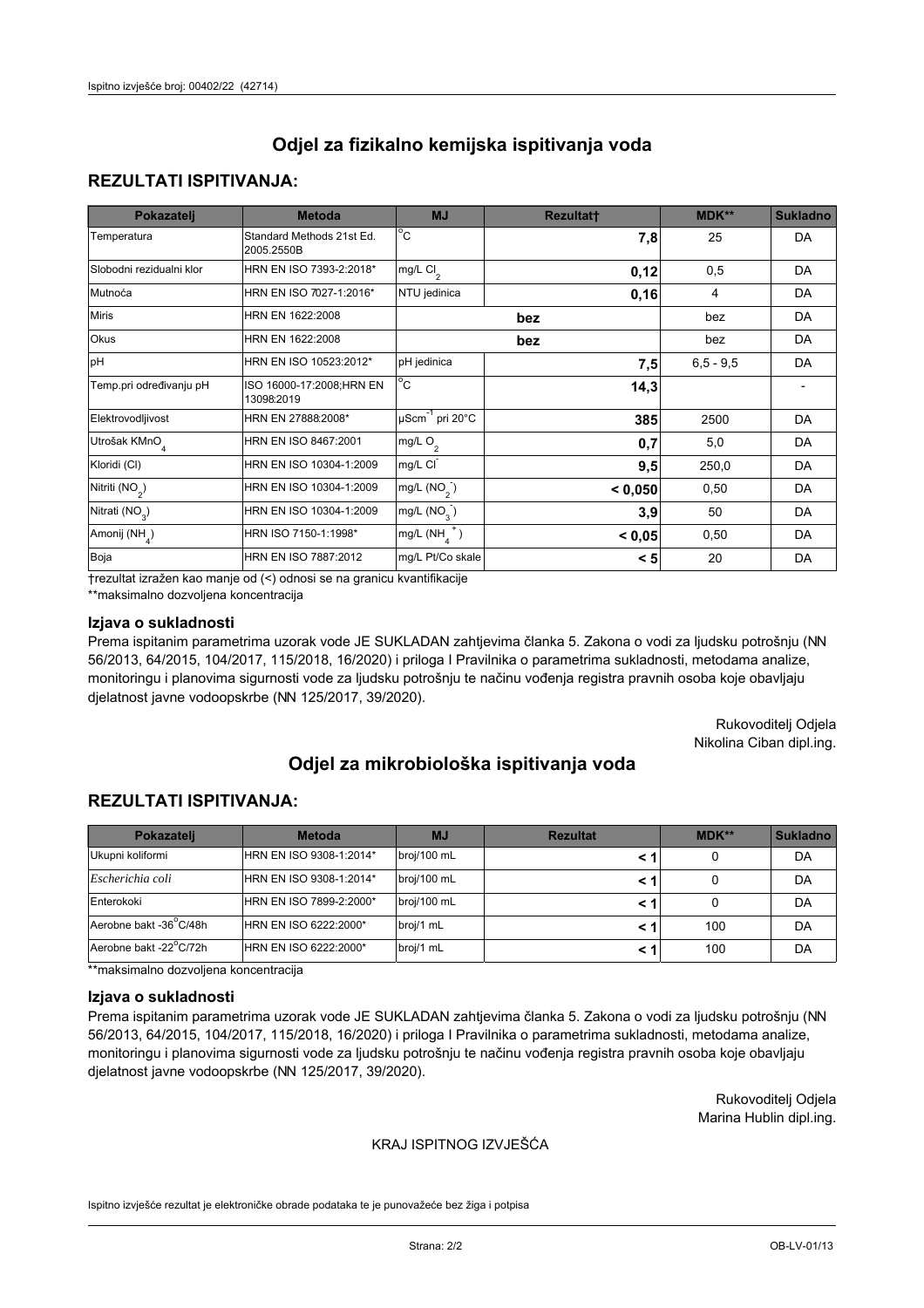



Rakitje, 21.02.2022.

# **ISPITNO IZVJEŠĆE**

## ISPITNO IZVJEŠĆE BROJ: 00403/22 (42715)

| Naziy uzorka:<br>Vrsta uzorka:                                                  |                    | VODA ZA LJUDSKU POTROŠNJU<br>Javna vodoopskrba - razvodni sustav                                                            |                                                                                       |                                                                                                                  |  |  |
|---------------------------------------------------------------------------------|--------------------|-----------------------------------------------------------------------------------------------------------------------------|---------------------------------------------------------------------------------------|------------------------------------------------------------------------------------------------------------------|--|--|
| HEO:<br>Uzorkovao:<br>Metoda<br>uzorkovanja:<br>Plan uzorkovanja: OB-LV-07/2022 |                    | Ivanić Grad<br>Služba za zdravstvenu ekologiju / Marija Vrban dipl.san.ing.<br>HRN ISO 5667-5:2011*, HRN EN ISO 19458:2008* |                                                                                       |                                                                                                                  |  |  |
| Uzorak uzorkovan                                                                |                    |                                                                                                                             |                                                                                       |                                                                                                                  |  |  |
| Vrijeme uzimanja uzorka:                                                        |                    | 17.02.2022.07:50                                                                                                            | Vrijeme dostave:                                                                      | 17.02.2022. 10:20                                                                                                |  |  |
| Analiza započeta:                                                               |                    | 17.02.2022. 10:48                                                                                                           | Analiza završena:                                                                     | 21.02.2022.08:05                                                                                                 |  |  |
| Naručitelj:                                                                     | OIB: 54189804734   | KOLEDOVČINA ULICA 1, 10000 ZAGREB<br>Br. ugovora: 53-Z-UG-2021. od 03.03.2021.                                              | VODOOPSKRBA I ODVODNJA ZAGREBAČKE ŽUPANIJE D.O.O.- PJ IVANIĆ GRAD                     |                                                                                                                  |  |  |
| Lokacija:                                                                       |                    | NH IVANIĆ GRAD, ŽERAVINEC                                                                                                   |                                                                                       |                                                                                                                  |  |  |
|                                                                                 | OIB: 54189804734   | KOLEDOVČINA ULICA 1, 10000 ZAGREB<br>Br. ugovora: 53-Z-UG-2021. od 03.03.2021.                                              | Vodovodom upravlja: VODOOPSKRBA I ODVODNJA ZAGREBAČKE ŽUPANIJE D.O.O.- PJ IVANIĆ GRAD |                                                                                                                  |  |  |
|                                                                                 |                    |                                                                                                                             |                                                                                       |                                                                                                                  |  |  |
| Oblik zahtjeva:                                                                 | Zahtjev po ugovoru |                                                                                                                             |                                                                                       |                                                                                                                  |  |  |
| Opis uzorka:                                                                    |                    |                                                                                                                             |                                                                                       | Uzorak za fizikalno kemijska ispitivanja uzorkovan u kemijski čistu staklenu ambalažu volumena 500 ml. Uzorak za |  |  |

mikrobiološka ispitivanja uzorkovan u sterilnu staklenu ambalažu volumena 500 ml s dodatkom natrijevog tiosulfata.

Sukladnost je izražena uz rezultate ispitivanja.

Rukovoditelj Službe Marina Hublin dipl.ing.

Napomena:

- 1) Rezultati ispitivanja odnose se isključivo na ispitani uzorak odnosno zaprimljeni ukoliko je uzorkovanje izvršio naručitelj.
- 2) Ispitna izvješća se ne smiju umnožavati bez odobrenja Zavoda.
- 3) Akreditirane metode označene su zvjezdicom (\*).

4) Pri donošenju odluke o sukladnosti mjernih razultata s propisanim graničnim vrijednostima za akreditirane metode primjenjuje se pravilo jednostavnog prihvaćanja pri čemu se mjerna nesigurnost ne uzima u obzir, ali je dostupna na zahtjev u ispitnom laboratoriju. 5) Zavod se odriče odgovornosti za informacije dobivene od naručitelja

Služba za zdravstvenu ekologiju ovlaštena je kao službeni laboratorij za obavljanje određenih analiza vode, hrane u okolišnih uzoraka u proizvodnji hrane prema rješenju Ministarstva poljoprivrede: KLASA.UP/I-322-01/21-01/05, URBROJ: 525-10/1304-21-4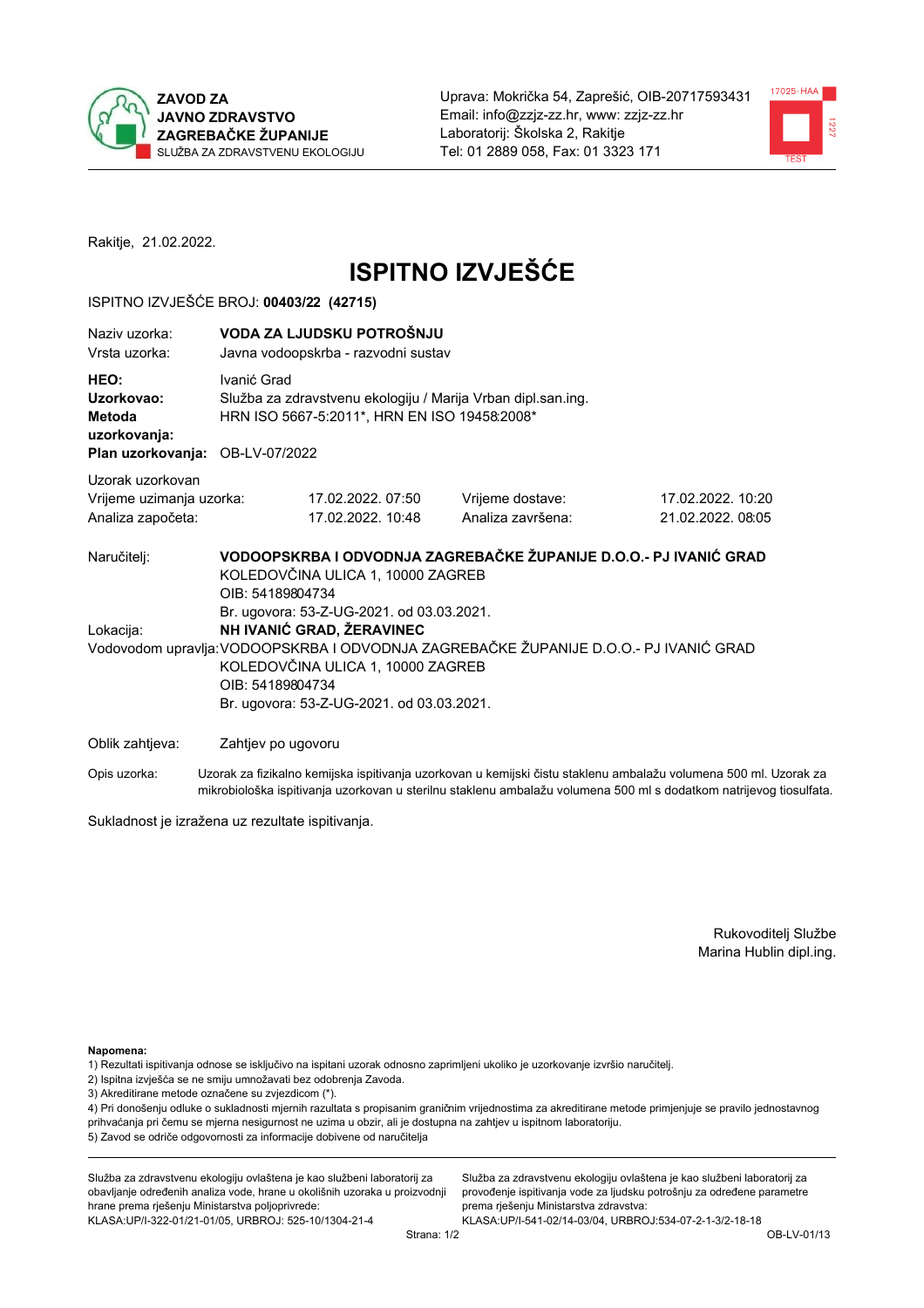## **REZULTATI ISPITIVANJA:**

| Pokazatelj                 | <b>Metoda</b>                           | <b>MJ</b>                        | <b>Rezultatt</b> | <b>MDK**</b> | <b>Sukladno</b> |
|----------------------------|-----------------------------------------|----------------------------------|------------------|--------------|-----------------|
| Temperatura                | Standard Methods 21st Ed.<br>2005.2550B | $^{\circ}$ C                     | 5,6              | 25           | <b>DA</b>       |
| Slobodni rezidualni klor   | HRN EN ISO 7393-2:2018*                 | mg/L $Cl_2$                      | 0, 10            | 0,5          | DA              |
| Mutnoća                    | HRN EN ISO 7027-1:2016*                 | NTU jedinica                     | 0,18             | 4            | DA              |
| <b>Miris</b>               | HRN EN 1622:2008                        |                                  | bez              | bez          | <b>DA</b>       |
| Okus                       | HRN EN 1622:2008                        |                                  | bez              | bez          | <b>DA</b>       |
| pH                         | HRN EN ISO 10523:2012*                  | pH jedinica                      | 7,5              | $6,5 - 9,5$  | <b>DA</b>       |
| Temp.pri određivanju pH    | ISO 16000-17:2008;HRN EN<br>13098:2019  | $^{\circ}$ C                     | 13,6             |              |                 |
| Elektrovodljivost          | HRN EN 27888:2008*                      | $\mu$ Scm <sup>-1</sup> pri 20°C | 392              | 2500         | DA              |
| Utrošak KMnO <sub>4</sub>  | HRN EN ISO 8467:2001                    | mg/L O <sub>2</sub>              | 0,6              | 5,0          | <b>DA</b>       |
| Kloridi (CI)               | HRN EN ISO 10304-1:2009                 | mg/L CI                          | 9,2              | 250,0        | <b>DA</b>       |
| Nitriti (NO <sub>2</sub> ) | HRN EN ISO 10304-1:2009                 | mg/L $(NO2)$                     | < 0,050          | 0,50         | DA              |
| Nitrati (NO <sub>3</sub> ) | HRN EN ISO 10304-1:2009                 | mg/L (NO <sub>3</sub> )          | 4,0              | 50           | <b>DA</b>       |
| Amonij (NH <sub>4</sub> )  | HRN ISO 7150-1:1998*                    | mg/L $(NH_a^+)$                  | < 0,05           | 0,50         | <b>DA</b>       |
| Boja                       | HRN EN ISO 7887:2012                    | mg/L Pt/Co skale                 | < 5              | 20           | DA              |

†rezultat izražen kao manje od (<) odnosi se na granicu kvantifikacije

\*\*maksimalno dozvoljena koncentracija

#### Izjava o sukladnosti

Prema ispitanim parametrima uzorak vode JE SUKLADAN zahtievima članka 5. Zakona o vodi za ljudsku potrošnju (NN 56/2013, 64/2015, 104/2017, 115/2018, 16/2020) i priloga I Pravilnika o parametrima sukladnosti, metodama analize, monitoringu i planovima sigurnosti vode za ljudsku potrošnju te načinu vođenja registra pravnih osoba koje obavljaju djelatnost javne vodoopskrbe (NN 125/2017, 39/2020).

> Rukovoditelj Odjela Nikolina Ciban dipl.ing.

# Odjel za mikrobiološka ispitivanja voda

## **REZULTATI ISPITIVANJA:**

| Pokazatelj             | <b>Metoda</b>           | <b>MJ</b>   | <b>Rezultat</b> | MDK** | <b>Sukladno</b> |
|------------------------|-------------------------|-------------|-----------------|-------|-----------------|
| Ukupni koliformi       | HRN EN ISO 9308-1:2014* | broj/100 mL |                 | 0     | DA              |
| Escherichia coli       | HRN EN ISO 9308-1:2014* | broj/100 mL |                 | 0     | DA              |
| Enterokoki             | HRN EN ISO 7899-2:2000* | broj/100 mL | < 1             | 0     | DA              |
| Aerobne bakt -36°C/48h | HRN EN ISO 6222:2000*   | broj/1 mL   |                 | 100   | DA              |
| Aerobne bakt -22°C/72h | HRN EN ISO 6222:2000*   | broj/1 mL   |                 | 100   | DA              |

\*\*maksimalno dozvoljena koncentracija

#### Izjava o sukladnosti

Prema ispitanim parametrima uzorak vode JE SUKLADAN zahtievima članka 5. Zakona o vodi za ljudsku potrošnju (NN 56/2013, 64/2015, 104/2017, 115/2018, 16/2020) i priloga I Pravilnika o parametrima sukladnosti, metodama analize, monitoringu i planovima sigurnosti vode za ljudsku potrošnju te načinu vođenja registra pravnih osoba koje obavljaju djelatnost javne vodoopskrbe (NN 125/2017, 39/2020).

> Rukovoditeli Odiela Marina Hublin dipl.ing.

### KRAJ ISPITNOG IZVJEŠĆA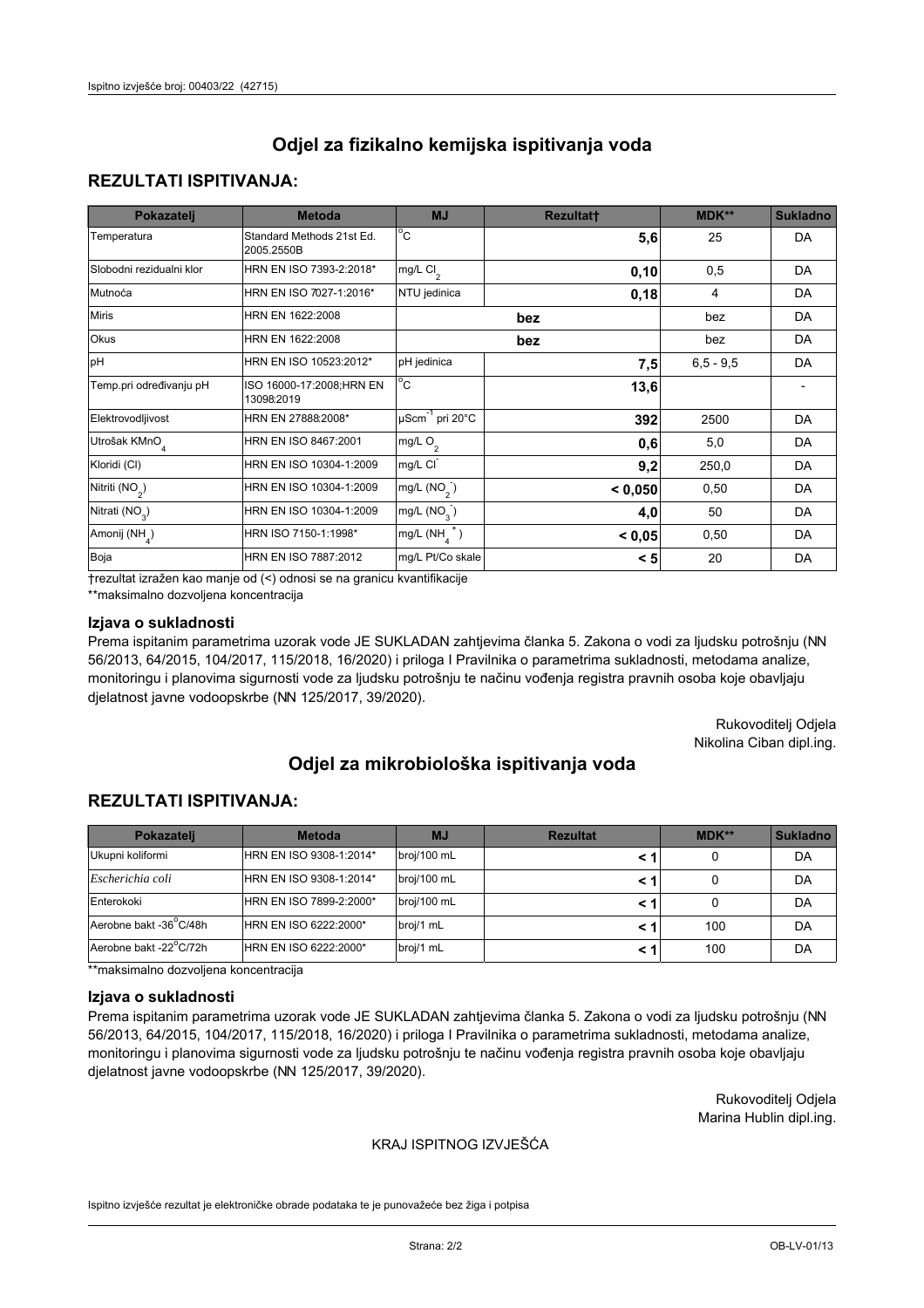



Rakitje, 21.02.2022.

# **ISPITNO IZVJEŠĆE**

## ISPITNO IZVJEŠĆE BROJ: 00404/22 (42716)

| Naziy uzorka:<br>Vrsta uzorka:                                                  | VODA ZA LJUDSKU POTROŠNJU<br>Javna vodoopskrba - razvodni sustav                                                                                                                                                                                                                               |                                                                                                              |                                                                   |                                       |  |  |
|---------------------------------------------------------------------------------|------------------------------------------------------------------------------------------------------------------------------------------------------------------------------------------------------------------------------------------------------------------------------------------------|--------------------------------------------------------------------------------------------------------------|-------------------------------------------------------------------|---------------------------------------|--|--|
| HEO:<br>Uzorkovao:<br>Metoda<br>uzorkovanja:<br>Plan uzorkovanja: OB-LV-07/2022 | Ivanić Grad                                                                                                                                                                                                                                                                                    | Služba za zdravstvenu ekologiju / Marija Vrban dipl.san.ing.<br>HRN ISO 5667-5:2011*, HRN EN ISO 19458:2008* |                                                                   |                                       |  |  |
| Uzorak uzorkovan                                                                |                                                                                                                                                                                                                                                                                                |                                                                                                              |                                                                   |                                       |  |  |
| Vrijeme uzimanja uzorka:<br>Analiza započeta:                                   |                                                                                                                                                                                                                                                                                                | 17.02.2022.08:05<br>17.02.2022. 10:50                                                                        | Vrijeme dostave:<br>Analiza završena:                             | 17.02.2022. 10:20<br>21.02.2022.08:05 |  |  |
| Naručitelj:                                                                     | OIB: 54189804734                                                                                                                                                                                                                                                                               | KOLEDOVČINA ULICA 1, 10000 ZAGREB                                                                            | VODOOPSKRBA I ODVODNJA ZAGREBAČKE ŽUPANIJE D.O.O.- PJ IVANIĆ GRAD |                                       |  |  |
| Lokacija:                                                                       | Br. ugovora: 53-Z-UG-2021. od 03.03.2021.<br>PRECRPNA STANICA, VUKOVARSKA ULICA, KLOŠTAR IVANIĆ<br>Vodovodom upravlja: VODOOPSKRBA I ODVODNJA ZAGREBAČKE ŽUPANIJE D.O.O.- PJ IVANIĆ GRAD<br>KOLEDOVČINA ULICA 1, 10000 ZAGREB<br>OIB: 54189804734<br>Br. ugovora: 53-Z-UG-2021. od 03.03.2021. |                                                                                                              |                                                                   |                                       |  |  |
| Oblik zahtjeva:                                                                 | Zahtjev po ugovoru                                                                                                                                                                                                                                                                             |                                                                                                              |                                                                   |                                       |  |  |
|                                                                                 |                                                                                                                                                                                                                                                                                                |                                                                                                              |                                                                   |                                       |  |  |

Opis uzorka: Uzorak za fizikalno kemijska ispitivanja uzorkovan u kemijski čistu staklenu ambalažu volumena 500 ml. Uzorak za mikrobiološka ispitivanja uzorkovan u sterilnu staklenu ambalažu volumena 500 ml s dodatkom natrijevog tiosulfata.

Sukladnost je izražena uz rezultate ispitivanja.

Rukovoditelj Službe Marina Hublin dipl.ing.

Napomena:

- 1) Rezultati ispitivanja odnose se isključivo na ispitani uzorak odnosno zaprimljeni ukoliko je uzorkovanje izvršio naručitelj.
- 2) Ispitna izvješća se ne smiju umnožavati bez odobrenja Zavoda.
- 3) Akreditirane metode označene su zvjezdicom (\*).

4) Pri donošenju odluke o sukladnosti mjernih razultata s propisanim graničnim vrijednostima za akreditirane metode primjenjuje se pravilo jednostavnog prihvaćanja pri čemu se mjerna nesigurnost ne uzima u obzir, ali je dostupna na zahtjev u ispitnom laboratoriju. 5) Zavod se odriče odgovornosti za informacije dobivene od naručitelja

Služba za zdravstvenu ekologiju ovlaštena je kao službeni laboratorij za obavljanje određenih analiza vode, hrane u okolišnih uzoraka u proizvodnji hrane prema rješenju Ministarstva poljoprivrede: KLASA.UP/I-322-01/21-01/05, URBROJ: 525-10/1304-21-4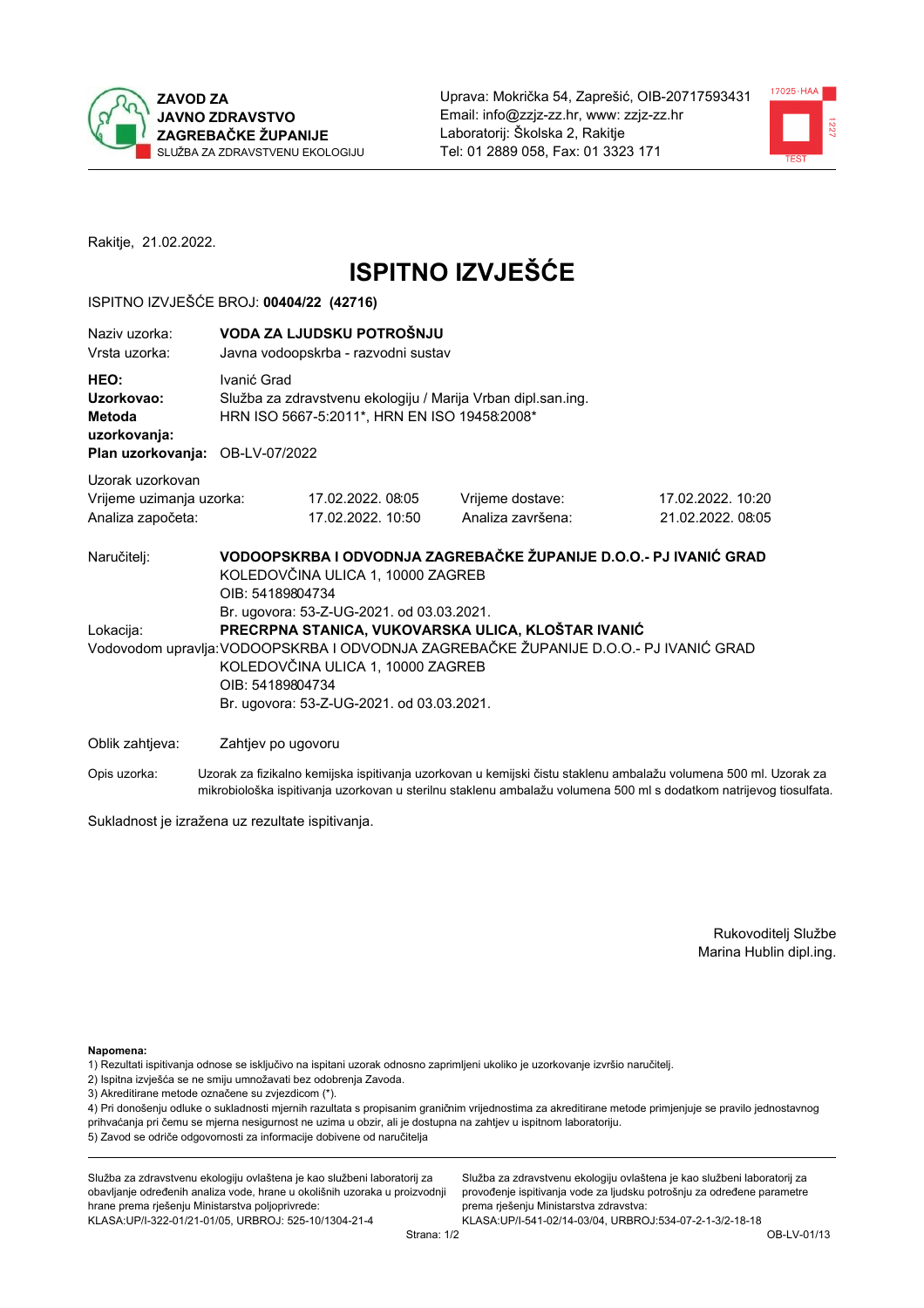## **REZULTATI ISPITIVANJA:**

| Pokazatelj                 | <b>Metoda</b>                           | <b>MJ</b>                        | <b>Rezultatt</b> | <b>MDK**</b> | <b>Sukladno</b> |
|----------------------------|-----------------------------------------|----------------------------------|------------------|--------------|-----------------|
| Temperatura                | Standard Methods 21st Ed.<br>2005.2550B | $^{\circ}$ C                     | 12,9             | 25           | DA              |
| Slobodni rezidualni klor   | HRN EN ISO 7393-2:2018*                 | mg/L $Cl_2$                      | 0, 16            | 0,5          | DA              |
| Mutnoća                    | HRN EN ISO 7027-1:2016*                 | NTU jedinica                     | 0,12             | 4            | DA              |
| <b>Miris</b>               | HRN EN 1622:2008                        |                                  | bez              | bez          | DA              |
| Okus                       | HRN EN 1622:2008                        | bez                              |                  | bez          | DA              |
| pH                         | HRN EN ISO 10523:2012*                  | pH jedinica                      | 7,5              | $6,5 - 9,5$  | DA              |
| Temp.pri određivanju pH    | ISO 16000-17:2008;HRN EN<br>13098:2019  | $^{\circ}$ C                     | 14,2             |              |                 |
| Elektrovodljivost          | HRN EN 27888:2008*                      | $\mu$ Scm <sup>-1</sup> pri 20°C | 424              | 2500         | DA              |
| Utrošak KMnO <sub>4</sub>  | HRN EN ISO 8467:2001                    | mg/L O <sub>2</sub>              | 0,6              | 5,0          | DA              |
| Kloridi (CI)               | HRN EN ISO 10304-1:2009                 | mg/L CI                          | 9,2              | 250,0        | DA              |
| Nitriti (NO <sub>2</sub> ) | HRN EN ISO 10304-1:2009                 | mg/L $(NO2)$                     | < 0,050          | 0,50         | DA              |
| Nitrati (NO <sub>3</sub> ) | HRN EN ISO 10304-1:2009                 | mg/L (NO <sub>3</sub> )          | 4,0              | 50           | DA              |
| Amonij (NH <sub>4</sub> )  | HRN ISO 7150-1:1998*                    | mg/L $(NH_a^+)$                  | < 0,05           | 0,50         | DA              |
| Boja                       | HRN EN ISO 7887:2012                    | mg/L Pt/Co skale                 | < 5              | 20           | DA              |

†rezultat izražen kao manje od (<) odnosi se na granicu kvantifikacije

\*\*maksimalno dozvoljena koncentracija

#### Izjava o sukladnosti

Prema ispitanim parametrima uzorak vode JE SUKLADAN zahtievima članka 5. Zakona o vodi za ljudsku potrošnju (NN 56/2013, 64/2015, 104/2017, 115/2018, 16/2020) i priloga I Pravilnika o parametrima sukladnosti, metodama analize, monitoringu i planovima sigurnosti vode za ljudsku potrošnju te načinu vođenja registra pravnih osoba koje obavljaju djelatnost javne vodoopskrbe (NN 125/2017, 39/2020).

> Rukovoditelj Odjela Nikolina Ciban dipl.ing.

# Odjel za mikrobiološka ispitivanja voda

## **REZULTATI ISPITIVANJA:**

| Pokazatelj             | <b>Metoda</b>           | <b>MJ</b>   | <b>Rezultat</b> | $MDK**$ | <b>Sukladno</b> |
|------------------------|-------------------------|-------------|-----------------|---------|-----------------|
| Ukupni koliformi       | HRN EN ISO 9308-1:2014* | broj/100 mL |                 | 0       | DA              |
| Escherichia coli       | HRN EN ISO 9308-1:2014* | broj/100 mL |                 | 0       | DA              |
| Enterokoki             | HRN EN ISO 7899-2:2000* | broj/100 mL | < 1             | 0       | DA              |
| Aerobne bakt -36 C/48h | HRN EN ISO 6222:2000*   | broj/1 mL   |                 | 100     | DA              |
| Aerobne bakt -22°C/72h | HRN EN ISO 6222:2000*   | broj/1 mL   |                 | 100     | DA              |

\*\*maksimalno dozvoljena koncentracija

#### Izjava o sukladnosti

Prema ispitanim parametrima uzorak vode JE SUKLADAN zahtievima članka 5. Zakona o vodi za ljudsku potrošnju (NN 56/2013, 64/2015, 104/2017, 115/2018, 16/2020) i priloga I Pravilnika o parametrima sukladnosti, metodama analize, monitoringu i planovima sigurnosti vode za ljudsku potrošnju te načinu vođenja registra pravnih osoba koje obavljaju djelatnost javne vodoopskrbe (NN 125/2017, 39/2020).

> Rukovoditeli Odiela Marina Hublin dipl.ing.

### KRAJ ISPITNOG IZVJEŠĆA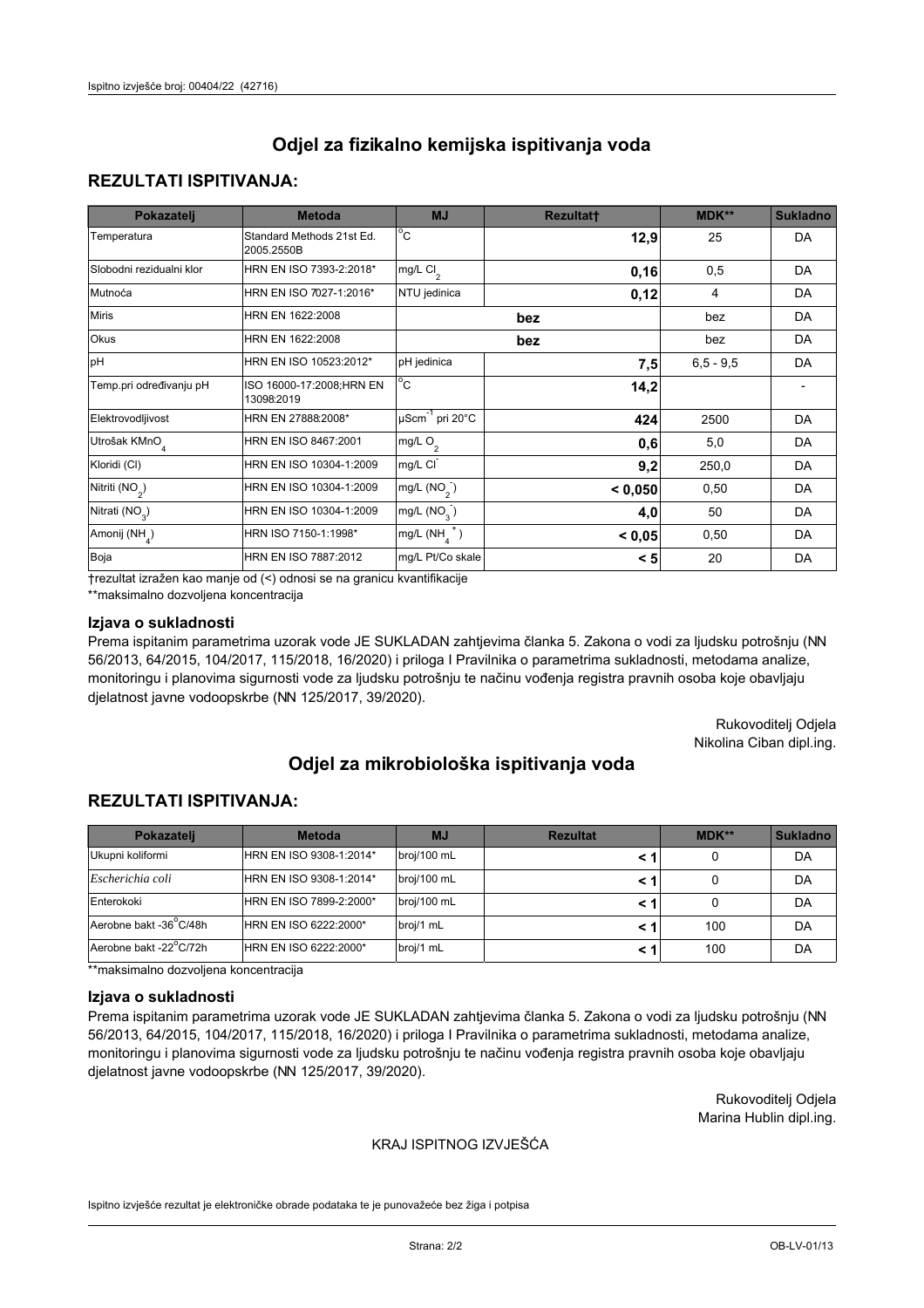



Rakitje, 21.02.2022.

# **ISPITNO IZVJEŠĆE**

## ISPITNO IZVJEŠĆE BROJ: 00405/22 (42717)

| Naziv uzorka:<br>Vrsta uzorka:                                                  |                                      | VODA ZA LJUDSKU POTROŠNJU<br>Javna vodoopskrba - razvodni sustav                                                                                                                              |                                                                                                                                                            |                                       |  |  |
|---------------------------------------------------------------------------------|--------------------------------------|-----------------------------------------------------------------------------------------------------------------------------------------------------------------------------------------------|------------------------------------------------------------------------------------------------------------------------------------------------------------|---------------------------------------|--|--|
| HEO:<br>Uzorkovao:<br>Metoda<br>uzorkovanja:<br>Plan uzorkovanja: OB-LV-07/2022 | Ivanić Grad                          | Služba za zdravstvenu ekologiju / Marija Vrban dipl.san.ing.<br>HRN ISO 5667-5:2011*, HRN EN ISO 19458:2008*                                                                                  |                                                                                                                                                            |                                       |  |  |
| Uzorak uzorkovan<br>Vrijeme uzimanja uzorka:<br>Analiza započeta:               |                                      | 17.02.2022.08.15<br>17.02.2022. 10:51                                                                                                                                                         | Vrijeme dostave:<br>Analiza završena:                                                                                                                      | 17.02.2022. 10:20<br>21.02.2022.08:06 |  |  |
| Naručitelj:<br>Lokacija:                                                        | OIB: 54189804734<br>OIB: 54189804734 | KOLEDOVČINA ULICA 1, 10000 ZAGREB<br>Br. ugovora: 53-Z-UG-2021. od 03.03.2021.<br>NH KLOŠTAR IVANIĆ, CENTAR<br>KOLEDOVČINA ULICA 1, 10000 ZAGREB<br>Br. ugovora: 53-Z-UG-2021. od 03.03.2021. | VODOOPSKRBA I ODVODNJA ZAGREBAČKE ŽUPANIJE D.O.O.- PJ IVANIĆ GRAD<br>Vodovodom upravlja: VODOOPSKRBA I ODVODNJA ZAGREBAČKE ŽUPANIJE D.O.O.- PJ IVANIĆ GRAD |                                       |  |  |
| Oblik zahtjeva:                                                                 | Zahtjev po ugovoru                   |                                                                                                                                                                                               | ra and the state of the state of the state of the state of the state of the state of the state of the state of                                             |                                       |  |  |

Opis uzorka: Uzorak za fizikalno kemijska ispitivanja uzorkovan u kemijski čistu staklenu ambalažu volumena 500 ml. Uzorak za mikrobiološka ispitivanja uzorkovan u sterilnu staklenu ambalažu volumena 500 ml s dodatkom natrijevog tiosulfata.

Sukladnost je izražena uz rezultate ispitivanja.

Rukovoditelj Službe Marina Hublin dipl.ing.

Napomena:

- 1) Rezultati ispitivanja odnose se isključivo na ispitani uzorak odnosno zaprimljeni ukoliko je uzorkovanje izvršio naručitelj.
- 2) Ispitna izvješća se ne smiju umnožavati bez odobrenja Zavoda.
- 3) Akreditirane metode označene su zvjezdicom (\*).

4) Pri donošenju odluke o sukladnosti mjernih razultata s propisanim graničnim vrijednostima za akreditirane metode primjenjuje se pravilo jednostavnog prihvaćanja pri čemu se mjerna nesigurnost ne uzima u obzir, ali je dostupna na zahtjev u ispitnom laboratoriju. 5) Zavod se odriče odgovornosti za informacije dobivene od naručitelja

Služba za zdravstvenu ekologiju ovlaštena je kao službeni laboratorij za obavljanje određenih analiza vode, hrane u okolišnih uzoraka u proizvodnji hrane prema rješenju Ministarstva poljoprivrede: KLASA.UP/I-322-01/21-01/05, URBROJ: 525-10/1304-21-4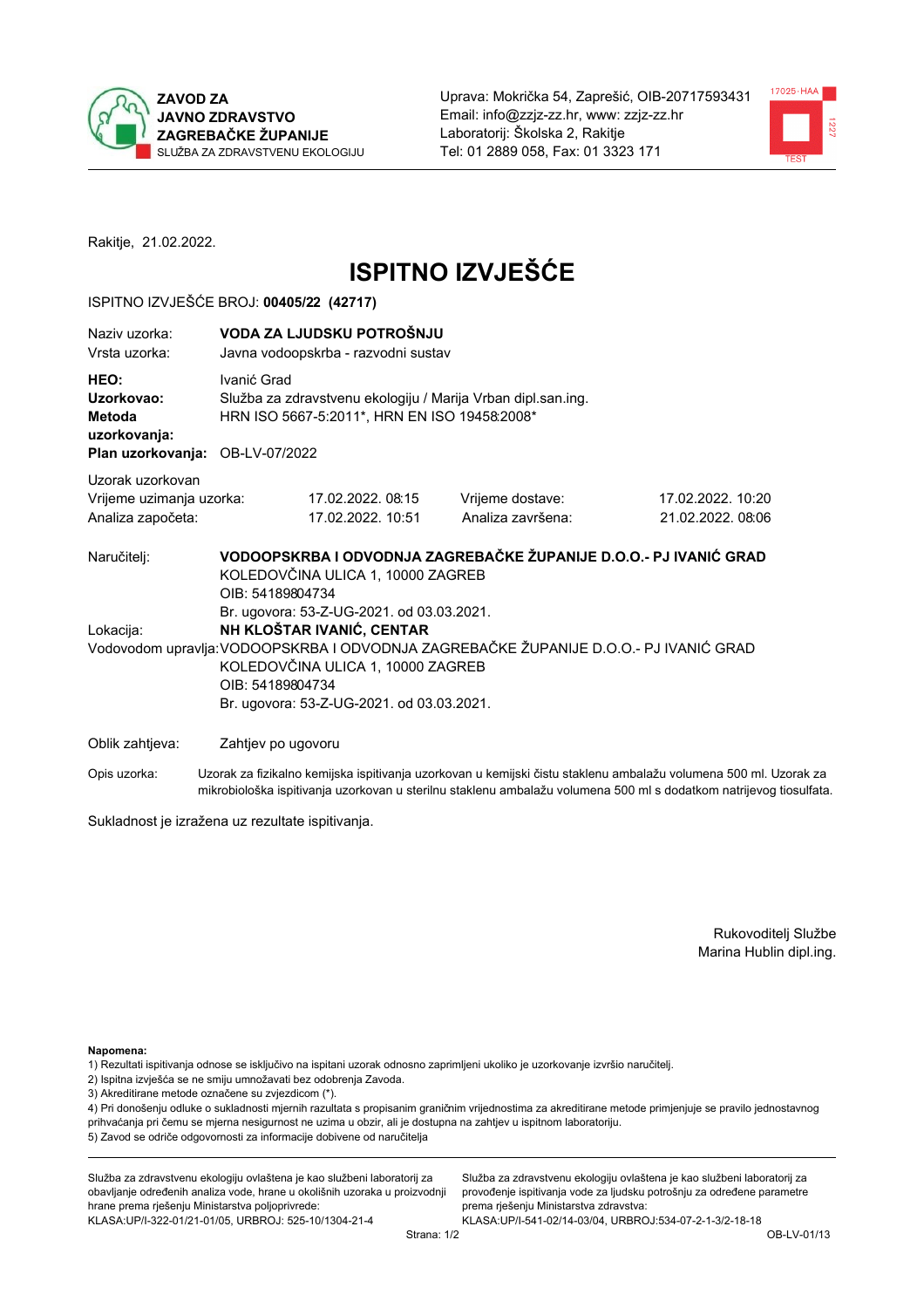## **REZULTATI ISPITIVANJA:**

| Pokazatelj                 | <b>Metoda</b>                           | <b>MJ</b>                                   | <b>Rezultatt</b> | MDK**       | <b>Sukladno</b> |
|----------------------------|-----------------------------------------|---------------------------------------------|------------------|-------------|-----------------|
| Temperatura                | Standard Methods 21st Ed.<br>2005.2550B | $^{\circ}$ C                                | 10,4             | 25          | DA              |
| Slobodni rezidualni klor   | HRN EN ISO 7393-2:2018*                 | mg/L Cl <sub>2</sub>                        | 0,15             | 0,5         | DA              |
| Mutnoća                    | HRN EN ISO 7027-1:2016*                 | NTU jedinica                                | 0,12             | 4           | DA              |
| <b>Miris</b>               | HRN EN 1622:2008                        |                                             | bez              | bez         | DA              |
| Okus                       | HRN EN 1622:2008                        |                                             | bez              | bez         | DA              |
| pH                         | HRN EN ISO 10523:2012*                  | pH jedinica                                 | 7,5              | $6,5 - 9,5$ | DA              |
| Temp.pri određivanju pH    | ISO 16000-17:2008;HRN EN<br>13098:2019  | $^{\circ}$ C                                | 14,8             |             |                 |
| Elektrovodljivost          | HRN EN 27888:2008*                      | $\overline{\mu}$ Scm <sup>-1</sup> pri 20°C | 415              | 2500        | DA              |
| Utrošak KMnO <sub>4</sub>  | HRN EN ISO 8467:2001                    | mg/L $O2$                                   | 0,8              | 5,0         | DA              |
| Kloridi (CI)               | HRN EN ISO 10304-1:2009                 | mg/L CI                                     | 9,2              | 250,0       | DA              |
| Nitriti (NO <sub>2</sub> ) | HRN EN ISO 10304-1:2009                 | mg/L $(NO2)$                                | < 0,050          | 0,50        | DA              |
| Nitrati (NO <sub>3</sub> ) | HRN EN ISO 10304-1:2009                 | mg/L $(NO3)$                                | 4,0              | 50          | DA              |
| Amonij (NH <sub>4</sub> )  | HRN ISO 7150-1:1998*                    | mg/L $(NH_a^+)$                             | < 0,05           | 0,50        | DA              |
| Boja                       | <b>HRN EN ISO 7887:2012</b>             | mg/L Pt/Co skale                            | < 5              | 20          | DA              |

†rezultat izražen kao manje od (<) odnosi se na granicu kvantifikacije

\*\*maksimalno dozvoljena koncentracija

#### Izjava o sukladnosti

Prema ispitanim parametrima uzorak vode JE SUKLADAN zahtievima članka 5. Zakona o vodi za ljudsku potrošnju (NN 56/2013, 64/2015, 104/2017, 115/2018, 16/2020) i priloga I Pravilnika o parametrima sukladnosti, metodama analize, monitoringu i planovima sigurnosti vode za ljudsku potrošnju te načinu vođenja registra pravnih osoba koje obavljaju djelatnost javne vodoopskrbe (NN 125/2017, 39/2020).

> Rukovoditelj Odjela Nikolina Ciban dipl.ing.

# Odjel za mikrobiološka ispitivanja voda

## **REZULTATI ISPITIVANJA:**

| Pokazatelj             | <b>Metoda</b>           | <b>MJ</b>   | <b>Rezultat</b> | $MDK**$ | <b>Sukladno</b> |
|------------------------|-------------------------|-------------|-----------------|---------|-----------------|
| Ukupni koliformi       | HRN EN ISO 9308-1:2014* | broj/100 mL |                 | 0       | DA              |
| Escherichia coli       | HRN EN ISO 9308-1:2014* | broj/100 mL |                 | 0       | DA              |
| Enterokoki             | HRN EN ISO 7899-2:2000* | broj/100 mL | < 1             | 0       | DA              |
| Aerobne bakt -36 C/48h | HRN EN ISO 6222:2000*   | broj/1 mL   |                 | 100     | DA              |
| Aerobne bakt -22°C/72h | HRN EN ISO 6222:2000*   | broj/1 mL   |                 | 100     | DA              |

\*\*maksimalno dozvoljena koncentracija

#### Izjava o sukladnosti

Prema ispitanim parametrima uzorak vode JE SUKLADAN zahtievima članka 5. Zakona o vodi za ljudsku potrošnju (NN 56/2013, 64/2015, 104/2017, 115/2018, 16/2020) i priloga I Pravilnika o parametrima sukladnosti, metodama analize, monitoringu i planovima sigurnosti vode za ljudsku potrošnju te načinu vođenja registra pravnih osoba koje obavljaju djelatnost javne vodoopskrbe (NN 125/2017, 39/2020).

> Rukovoditeli Odiela Marina Hublin dipl.ing.

### KRAJ ISPITNOG IZVJEŠĆA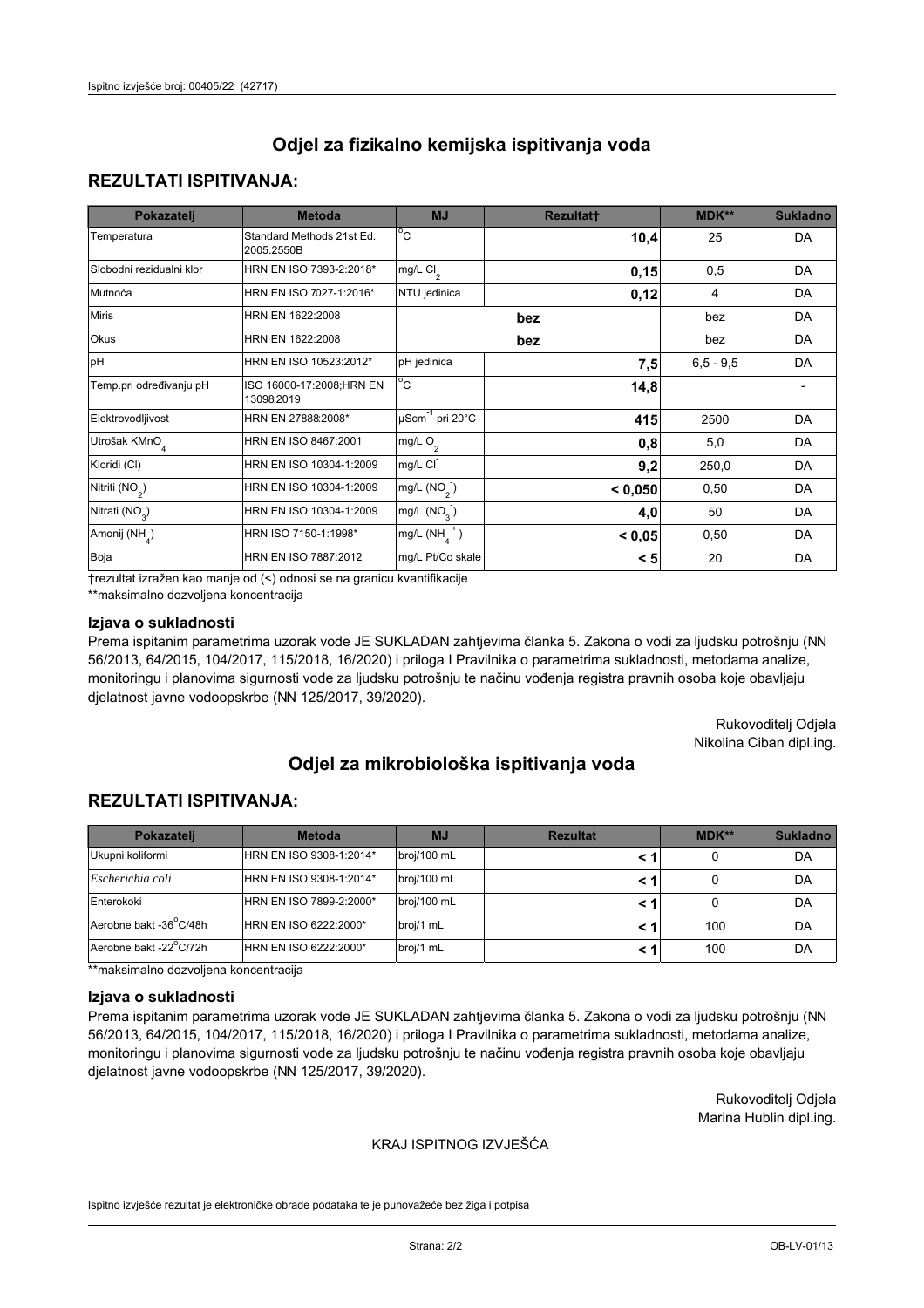



Rakitje, 21.02.2022.

# **ISPITNO IZVJEŠĆE**

## ISPITNO IZVJEŠĆE BROJ: 00406/22 (42718)

| Naziv uzorka:<br>Vrsta uzorka:                                                  | VODA ZA LJUDSKU POTROŠNJU<br>Javna vodoopskrba - spremnik                                                                                                                                                                      |                                                                                                                                                            |                                                                                                                  |  |  |  |
|---------------------------------------------------------------------------------|--------------------------------------------------------------------------------------------------------------------------------------------------------------------------------------------------------------------------------|------------------------------------------------------------------------------------------------------------------------------------------------------------|------------------------------------------------------------------------------------------------------------------|--|--|--|
| HEO:<br>Uzorkovao:<br>Metoda<br>uzorkovanja:<br>Plan uzorkovanja: OB-LV-07/2022 | Ivanić Grad<br>Služba za zdravstvenu ekologiju / Marija Vrban dipl.san.ing.<br>HRN ISO 5667-5:2011*, HRN EN ISO 19458:2008*                                                                                                    |                                                                                                                                                            |                                                                                                                  |  |  |  |
|                                                                                 |                                                                                                                                                                                                                                |                                                                                                                                                            |                                                                                                                  |  |  |  |
| Uzorak uzorkovan<br>Vrijeme uzimanja uzorka:<br>Analiza započeta:               | 17.02.2022.08:30<br>17.02.2022. 10:52                                                                                                                                                                                          | Vrijeme dostave:<br>Analiza završena:                                                                                                                      | 17.02.2022. 10:20<br>21.02.2022. 08:13                                                                           |  |  |  |
| Naručitelj:<br>Lokacija:                                                        | KOLEDOVČINA ULICA 1, 10000 ZAGREB<br>OIB: 54189804734<br>Br. ugovora: 53-Z-UG-2021. od 03.03.2021.<br>SOBOČANI REZERVOAR<br>KOLEDOVČINA ULICA 1, 10000 ZAGREB<br>OIB: 54189804734<br>Br. ugovora: 53-Z-UG-2021. od 03.03.2021. | VODOOPSKRBA I ODVODNJA ZAGREBAČKE ŽUPANIJE D.O.O.- PJ IVANIĆ GRAD<br>Vodovodom upravlja: VODOOPSKRBA I ODVODNJA ZAGREBAČKE ŽUPANIJE D.O.O.- PJ IVANIĆ GRAD |                                                                                                                  |  |  |  |
| Oblik zahtjeva:                                                                 | Zahtjev po ugovoru                                                                                                                                                                                                             |                                                                                                                                                            |                                                                                                                  |  |  |  |
| Opis uzorka:                                                                    |                                                                                                                                                                                                                                |                                                                                                                                                            | Uzorak za fizikalno kemijska ispitivanja uzorkovan u kemijski čistu staklenu ambalažu volumena 500 ml. Uzorak za |  |  |  |

mikrobiološka ispitivanja uzorkovan u sterilnu staklenu ambalažu volumena 500 ml s dodatkom natrijevog tiosulfata.

Sukladnost je izražena uz rezultate ispitivanja.

Rukovoditelj Službe Marina Hublin dipl.ing.

Napomena:

- 1) Rezultati ispitivanja odnose se isključivo na ispitani uzorak odnosno zaprimljeni ukoliko je uzorkovanje izvršio naručitelj.
- 2) Ispitna izvješća se ne smiju umnožavati bez odobrenja Zavoda.
- 3) Akreditirane metode označene su zvjezdicom (\*).

4) Pri donošenju odluke o sukladnosti mjernih razultata s propisanim graničnim vrijednostima za akreditirane metode primjenjuje se pravilo jednostavnog prihvaćanja pri čemu se mjerna nesigurnost ne uzima u obzir, ali je dostupna na zahtjev u ispitnom laboratoriju. 5) Zavod se odriče odgovornosti za informacije dobivene od naručitelja

Služba za zdravstvenu ekologiju ovlaštena je kao službeni laboratorij za obavljanje određenih analiza vode, hrane u okolišnih uzoraka u proizvodnji hrane prema rješenju Ministarstva poljoprivrede: KLASA: UP/I-322-01/21-01/05, URBROJ: 525-10/1304-21-4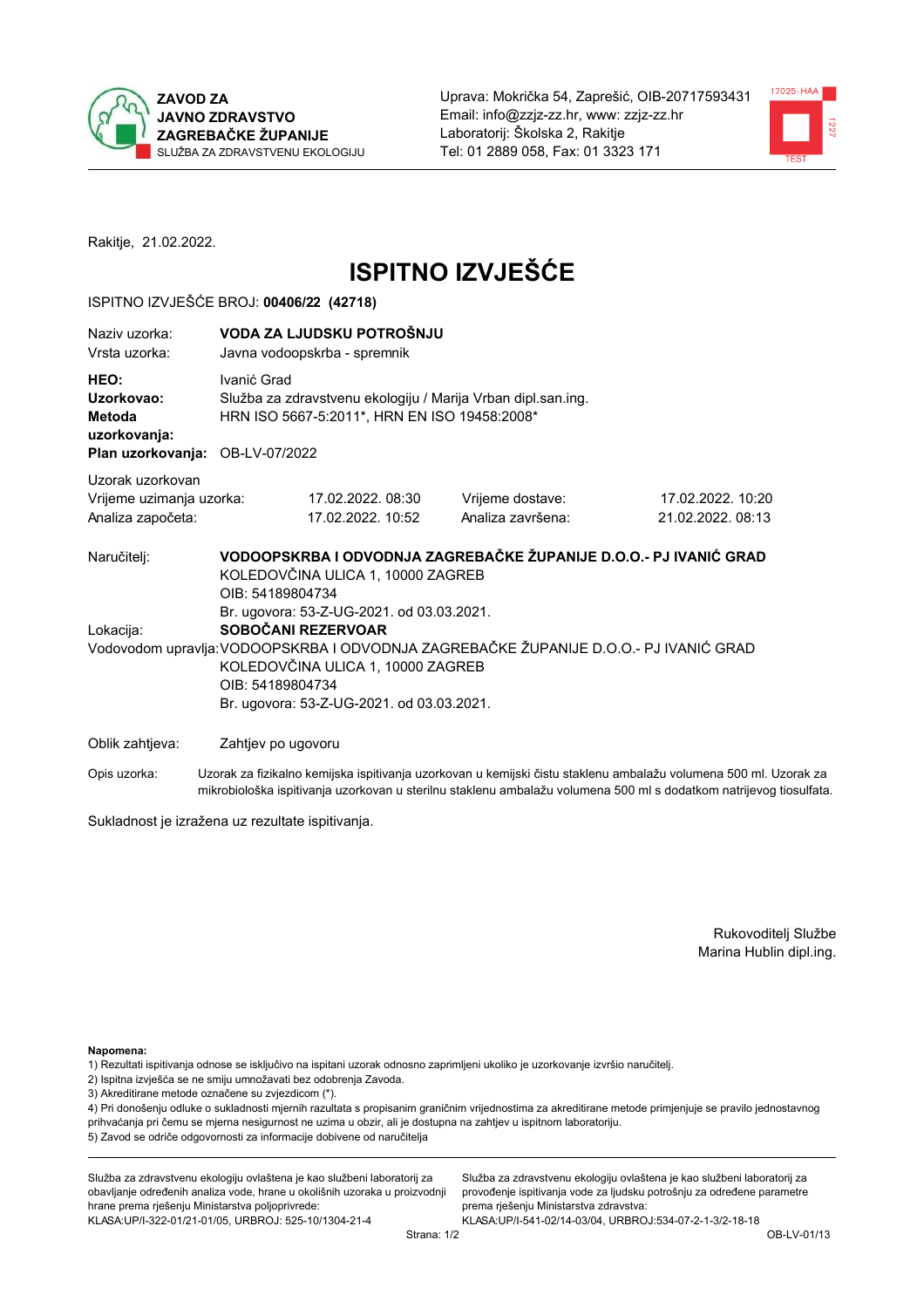## **REZULTATI ISPITIVANJA:**

| Pokazatelj                 | <b>Metoda</b>                           | <b>MJ</b>                                   | <b>Rezultatt</b> | MDK**       | <b>Sukladno</b> |
|----------------------------|-----------------------------------------|---------------------------------------------|------------------|-------------|-----------------|
| Temperatura                | Standard Methods 21st Ed.<br>2005.2550B | $^{\circ}$ C                                | 12,0             | 25          | DA              |
| Slobodni rezidualni klor   | HRN EN ISO 7393-2:2018*                 | mg/L Cl <sub>2</sub>                        | 0,15             | 0,5         | DA              |
| Mutnoća                    | HRN EN ISO 7027-1:2016*                 | NTU jedinica                                | 0,12             | 4           | DA              |
| <b>Miris</b>               | HRN EN 1622:2008                        |                                             | bez              | bez         | DA              |
| Okus                       | HRN EN 1622:2008                        |                                             | bez              | bez         | DA              |
| pH                         | HRN EN ISO 10523:2012*                  | pH jedinica                                 | 7,5              | $6,5 - 9,5$ | DA              |
| Temp.pri određivanju pH    | ISO 16000-17:2008;HRN EN<br>13098:2019  | $^{\circ}$ C                                | 14,7             |             |                 |
| Elektrovodljivost          | HRN EN 27888:2008*                      | $\overline{\mu}$ Scm <sup>-1</sup> pri 20°C | 416              | 2500        | DA              |
| Utrošak KMnO <sub>4</sub>  | HRN EN ISO 8467:2001                    | mg/L $O2$                                   | 0,6              | 5,0         | DA              |
| Kloridi (CI)               | HRN EN ISO 10304-1:2009                 | mg/L CI                                     | 9,3              | 250,0       | DA              |
| Nitriti (NO <sub>2</sub> ) | HRN EN ISO 10304-1:2009                 | mg/L $(NO2)$                                | < 0,050          | 0,50        | DA              |
| Nitrati (NO <sub>3</sub> ) | HRN EN ISO 10304-1:2009                 | mg/L $(NO3)$                                | 4,0              | 50          | DA              |
| Amonij (NH <sub>4</sub> )  | HRN ISO 7150-1:1998*                    | mg/L $(NH_a^+)$                             | < 0,05           | 0,50        | DA              |
| Boja                       | <b>HRN EN ISO 7887:2012</b>             | mg/L Pt/Co skale                            | < 5              | 20          | DA              |

†rezultat izražen kao manje od (<) odnosi se na granicu kvantifikacije

\*\*maksimalno dozvoljena koncentracija

#### Izjava o sukladnosti

Prema ispitanim parametrima uzorak vode JE SUKLADAN zahtievima članka 5. Zakona o vodi za ljudsku potrošnju (NN 56/2013, 64/2015, 104/2017, 115/2018, 16/2020) i priloga I Pravilnika o parametrima sukladnosti, metodama analize, monitoringu i planovima sigurnosti vode za ljudsku potrošnju te načinu vođenja registra pravnih osoba koje obavljaju djelatnost javne vodoopskrbe (NN 125/2017, 39/2020).

> Rukovoditelj Odjela Nikolina Ciban dipl.ing.

# Odjel za mikrobiološka ispitivanja voda

## **REZULTATI ISPITIVANJA:**

| <b>Pokazateli</b>      | <b>Metoda</b>           | <b>MJ</b>   | <b>Rezultat</b> | MDK** | <b>Sukladno</b> |
|------------------------|-------------------------|-------------|-----------------|-------|-----------------|
| Ukupni koliformi       | HRN EN ISO 9308-1:2014* | broj/100 mL |                 | 0     | DA              |
| Escherichia coli       | HRN EN ISO 9308-1:2014* | broj/100 mL | < 1             |       | DA              |
| Enterokoki             | HRN EN ISO 7899-2:2000* | broj/100 mL | < 1             | 0     | DA              |
| Aerobne bakt -36°C/48h | HRN EN ISO 6222:2000*   | broj/1 mL   |                 | 100   | DA              |
| Aerobne bakt -22°C/72h | HRN EN ISO 6222:2000*   | broj/1 mL   |                 | 100   | DA              |

\*\*maksimalno dozvoljena koncentracija

#### Izjava o sukladnosti

Prema ispitanim parametrima uzorak vode JE SUKLADAN zahtievima članka 5. Zakona o vodi za ljudsku potrošnju (NN 56/2013, 64/2015, 104/2017, 115/2018, 16/2020) i priloga I Pravilnika o parametrima sukladnosti, metodama analize, monitoringu i planovima sigurnosti vode za ljudsku potrošnju te načinu vođenja registra pravnih osoba koje obavljaju djelatnost javne vodoopskrbe (NN 125/2017, 39/2020).

> Rukovoditeli Odiela Marina Hublin dipl.ing.

### KRAJ ISPITNOG IZVJEŠĆA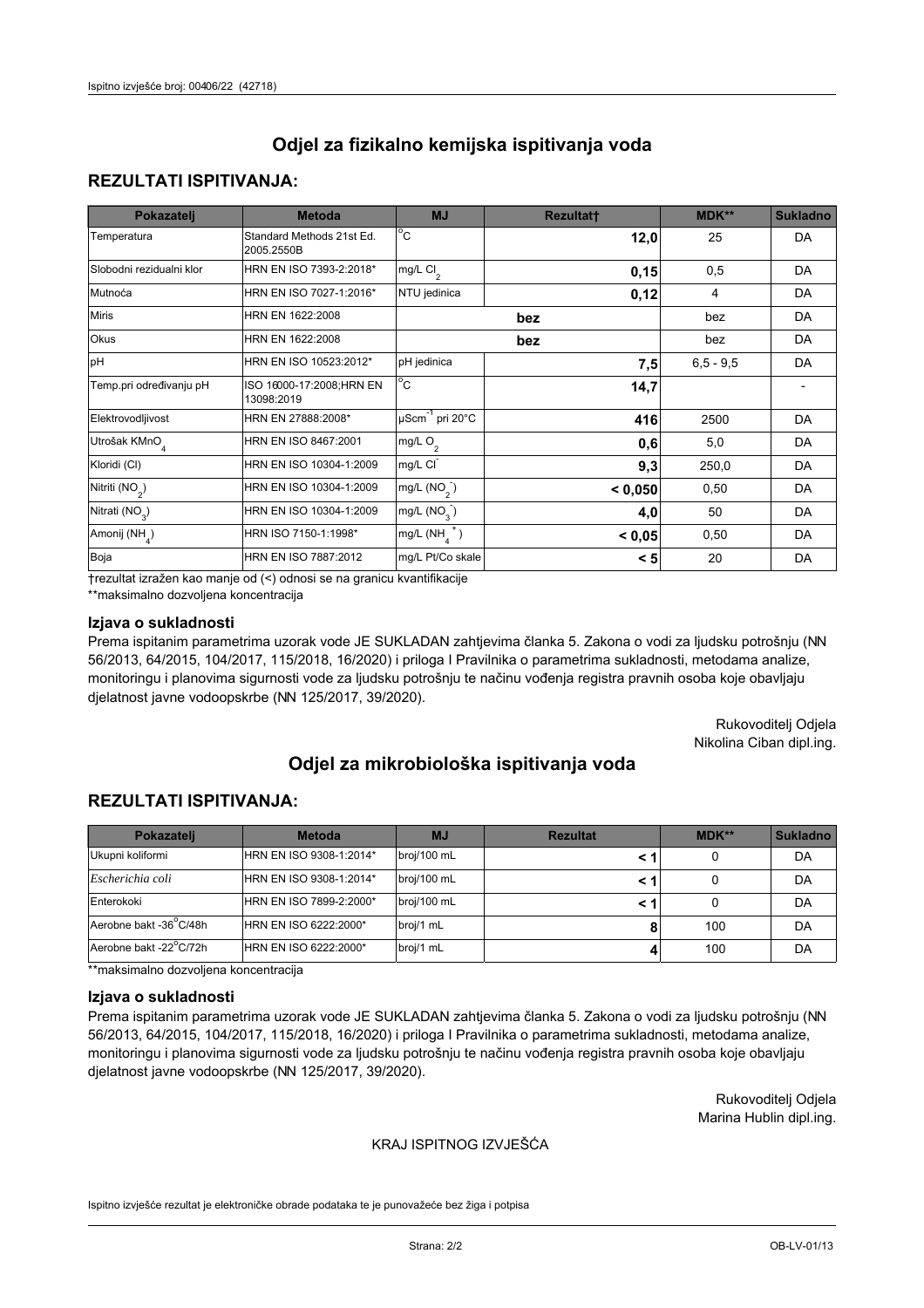



Rakitje, 21.02.2022.

# **ISPITNO IZVJEŠĆE**

## ISPITNO IZVJEŠĆE BROJ: 00407/22 (42719)

| Naziy uzorka:<br>Vrsta uzorka:                                                  | VODA ZA LJUDSKU POTROŠNJU<br>Javna vodoopskrba - razvodni sustav |                                                                                                                                                                                                                                                                                                                                          |                                       |                                       |  |  |
|---------------------------------------------------------------------------------|------------------------------------------------------------------|------------------------------------------------------------------------------------------------------------------------------------------------------------------------------------------------------------------------------------------------------------------------------------------------------------------------------------------|---------------------------------------|---------------------------------------|--|--|
| HEO:<br>Uzorkovao:<br>Metoda<br>uzorkovanja:<br>Plan uzorkovanja: OB-LV-07/2022 | Ivanić Grad                                                      | Služba za zdravstvenu ekologiju / Marija Vrban dipl.san.ing.<br>HRN ISO 5667-5:2011*, HRN EN ISO 19458:2008*                                                                                                                                                                                                                             |                                       |                                       |  |  |
| Uzorak uzorkovan<br>Vrijeme uzimanja uzorka:<br>Analiza započeta:               |                                                                  | 17.02.2022.08:50<br>17.02.2022. 10:52                                                                                                                                                                                                                                                                                                    | Vrijeme dostave:<br>Analiza završena: | 17.02.2022. 10:20<br>21.02.2022.08:13 |  |  |
| Naručitelj:<br>Lokacija:                                                        | OIB: 54189804734                                                 | VODOOPSKRBA I ODVODNJA ZAGREBAČKE ŽUPANIJE D.O.O.- PJ IVANIĆ GRAD<br>KOLEDOVČINA ULICA 1, 10000 ZAGREB<br>OIB: 54189804734<br>Br. ugovora: 53-Z-UG-2021. od 03.03.2021.<br>NH KOD ŠKOLE, IVANIČKO GRABERJE<br>Vodovodom upravlja: VODOOPSKRBA I ODVODNJA ZAGREBAČKE ŽUPANIJE D.O.O.- PJ IVANIĆ GRAD<br>KOLEDOVČINA ULICA 1, 10000 ZAGREB |                                       |                                       |  |  |
| Oblik zahtjeva:                                                                 | Zahtjev po ugovoru                                               | Br. ugovora: 53-Z-UG-2021. od 03.03.2021.                                                                                                                                                                                                                                                                                                |                                       |                                       |  |  |

Opis uzorka: Uzorak za fizikalno kemijska ispitivanja uzorkovan u kemijski čistu staklenu ambalažu volumena 500 ml. Uzorak za mikrobiološka ispitivanja uzorkovan u sterilnu staklenu ambalažu volumena 500 ml s dodatkom natrijevog tiosulfata.

Sukladnost je izražena uz rezultate ispitivanja.

Rukovoditelj Službe Marina Hublin dipl.ing.

Napomena:

- 1) Rezultati ispitivanja odnose se isključivo na ispitani uzorak odnosno zaprimljeni ukoliko je uzorkovanje izvršio naručitelj.
- 2) Ispitna izvješća se ne smiju umnožavati bez odobrenja Zavoda.
- 3) Akreditirane metode označene su zvjezdicom (\*).

4) Pri donošenju odluke o sukladnosti mjernih razultata s propisanim graničnim vrijednostima za akreditirane metode primjenjuje se pravilo jednostavnog prihvaćanja pri čemu se mjerna nesigurnost ne uzima u obzir, ali je dostupna na zahtjev u ispitnom laboratoriju. 5) Zavod se odriče odgovornosti za informacije dobivene od naručitelja

Služba za zdravstvenu ekologiju ovlaštena je kao službeni laboratorij za obavljanje određenih analiza vode, hrane u okolišnih uzoraka u proizvodnji hrane prema rješenju Ministarstva poljoprivrede: KLASA.UP/I-322-01/21-01/05, URBROJ: 525-10/1304-21-4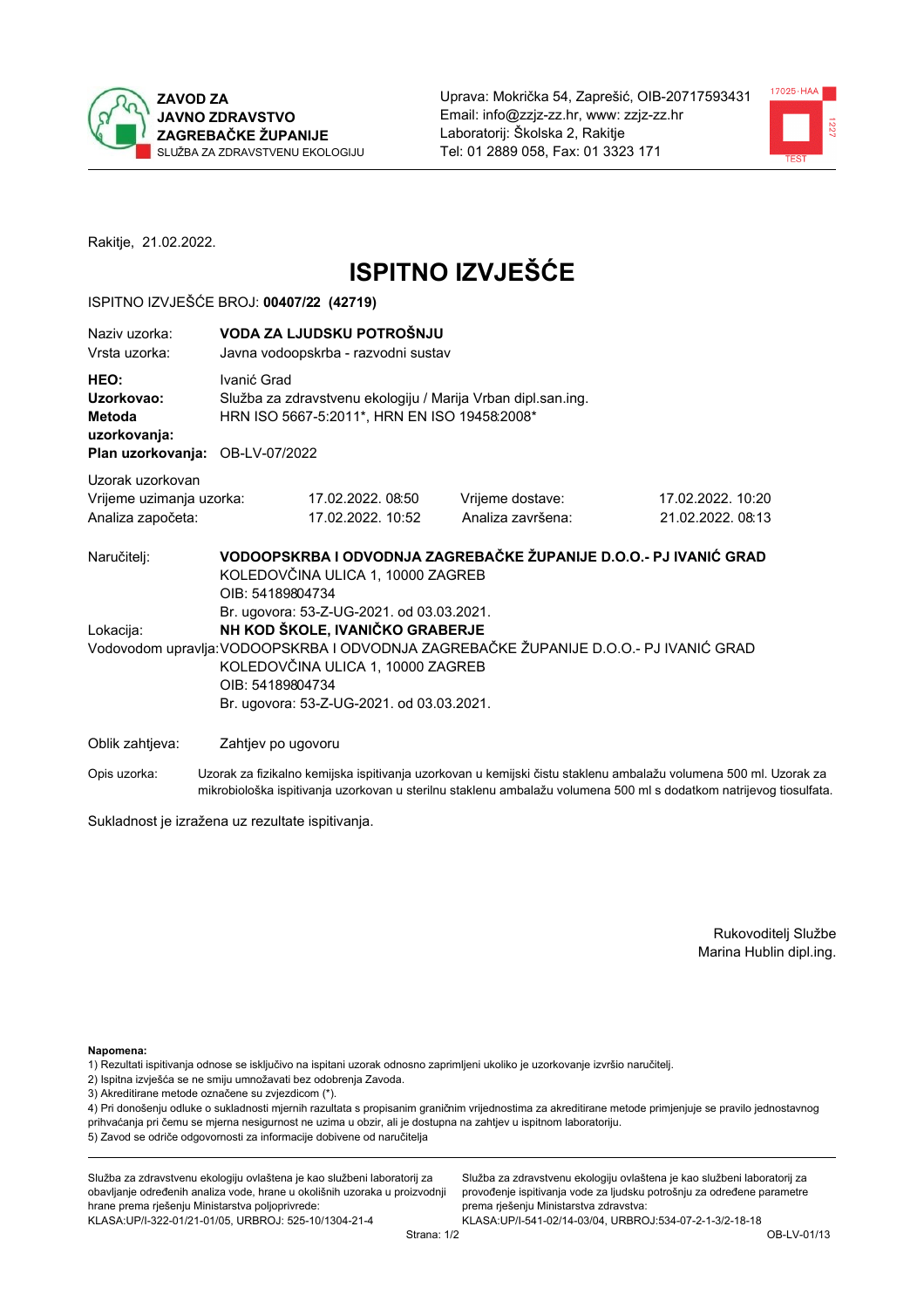## **REZULTATI ISPITIVANJA:**

| Pokazatelj                 | <b>Metoda</b>                           | <b>MJ</b>                        | <b>Rezultatt</b> | <b>MDK**</b> | <b>Sukladno</b> |
|----------------------------|-----------------------------------------|----------------------------------|------------------|--------------|-----------------|
| Temperatura                | Standard Methods 21st Ed.<br>2005.2550B | $^{\circ}$ C                     | 8,4              | 25           | DA              |
| Slobodni rezidualni klor   | HRN EN ISO 7393-2:2018*                 | mg/L $Cl_2$                      | 0,09             | 0,5          | DA              |
| Mutnoća                    | HRN EN ISO 7027-1:2016*                 | NTU jedinica                     | 0,20             | 4            | DA              |
| <b>Miris</b>               | HRN EN 1622:2008                        |                                  | bez              | bez          | DA              |
| Okus                       | HRN EN 1622:2008                        |                                  | bez              | bez          | DA              |
| pH                         | HRN EN ISO 10523:2012*                  | pH jedinica                      | 7,5              | $6,5 - 9,5$  | DA              |
| Temp.pri određivanju pH    | ISO 16000-17:2008;HRN EN<br>13098:2019  | $^{\circ}$ C                     | 14,7             |              |                 |
| Elektrovodljivost          | HRN EN 27888:2008*                      | $\mu$ Scm <sup>-1</sup> pri 20°C | 406              | 2500         | DA              |
| Utrošak KMnO <sub>4</sub>  | HRN EN ISO 8467:2001                    | mg/L O <sub>2</sub>              | 0,7              | 5,0          | DA              |
| Kloridi (CI)               | HRN EN ISO 10304-1:2009                 | mg/L CI                          | 9,2              | 250,0        | DA              |
| Nitriti (NO <sub>2</sub> ) | HRN EN ISO 10304-1:2009                 | mg/L $(NO2)$                     | < 0,050          | 0,50         | DA              |
| Nitrati (NO <sub>3</sub> ) | HRN EN ISO 10304-1:2009                 | mg/L (NO <sub>3</sub> )          | 3,9              | 50           | DA              |
| Amonij (NH <sub>4</sub> )  | HRN ISO 7150-1:1998*                    | mg/L $(NH_a^+)$                  | < 0,05           | 0,50         | DA              |
| Boja                       | HRN EN ISO 7887:2012                    | mg/L Pt/Co skale                 | < 5              | 20           | DA              |

†rezultat izražen kao manje od (<) odnosi se na granicu kvantifikacije

\*\*maksimalno dozvoljena koncentracija

#### Izjava o sukladnosti

Prema ispitanim parametrima uzorak vode JE SUKLADAN zahtievima članka 5. Zakona o vodi za ljudsku potrošnju (NN 56/2013, 64/2015, 104/2017, 115/2018, 16/2020) i priloga I Pravilnika o parametrima sukladnosti, metodama analize, monitoringu i planovima sigurnosti vode za ljudsku potrošnju te načinu vođenja registra pravnih osoba koje obavljaju djelatnost javne vodoopskrbe (NN 125/2017, 39/2020).

> Rukovoditelj Odjela Nikolina Ciban dipl.ing.

# Odjel za mikrobiološka ispitivanja voda

## **REZULTATI ISPITIVANJA:**

| <b>Pokazateli</b>      | <b>Metoda</b>           | <b>MJ</b>   | <b>Rezultat</b> | MDK** | <b>Sukladno</b> |
|------------------------|-------------------------|-------------|-----------------|-------|-----------------|
| Ukupni koliformi       | HRN EN ISO 9308-1:2014* | broj/100 mL |                 | 0     | DA              |
| Escherichia coli       | HRN EN ISO 9308-1:2014* | broj/100 mL | < 1             | 0     | DA              |
| Enterokoki             | HRN EN ISO 7899-2:2000* | broj/100 mL | < 1             | 0     | DA              |
| Aerobne bakt -36°C/48h | HRN EN ISO 6222:2000*   | broj/1 mL   |                 | 100   | DA              |
| Aerobne bakt -22°C/72h | HRN EN ISO 6222:2000*   | broj/1 mL   |                 | 100   | DA              |

\*\*maksimalno dozvoljena koncentracija

#### Izjava o sukladnosti

Prema ispitanim parametrima uzorak vode JE SUKLADAN zahtievima članka 5. Zakona o vodi za ljudsku potrošnju (NN 56/2013, 64/2015, 104/2017, 115/2018, 16/2020) i priloga I Pravilnika o parametrima sukladnosti, metodama analize, monitoringu i planovima sigurnosti vode za ljudsku potrošnju te načinu vođenja registra pravnih osoba koje obavljaju djelatnost javne vodoopskrbe (NN 125/2017, 39/2020).

> Rukovoditeli Odiela Marina Hublin dipl.ing.

### KRAJ ISPITNOG IZVJEŠĆA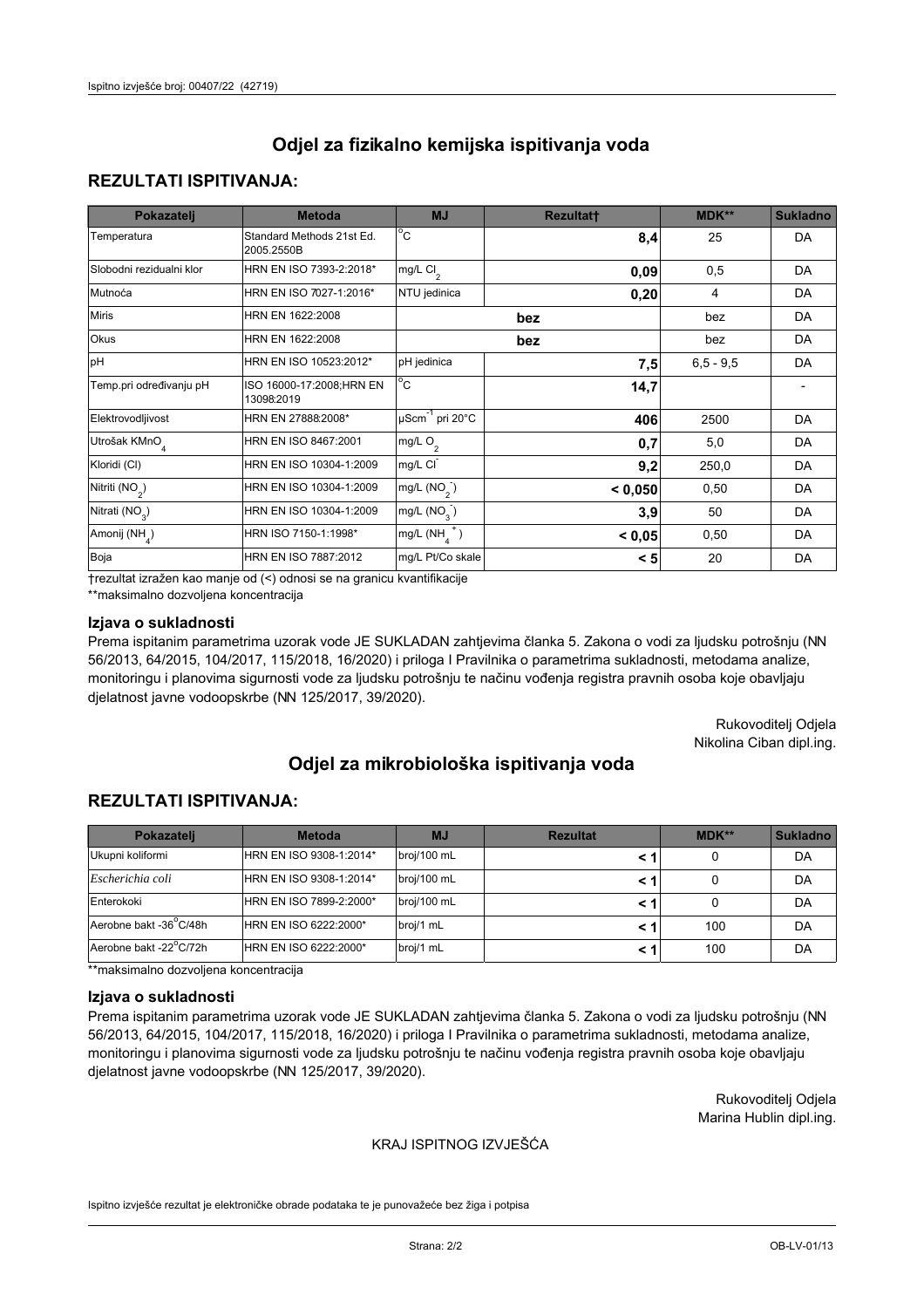



Rakitje, 21.02.2022.

# **ISPITNO IZVJEŠĆE**

## ISPITNO IZVJEŠĆE BROJ: 00408/22 (42720)

| Naziv uzorka:<br>Vrsta uzorka:                                                  | VODA ZA LJUDSKU POTROŠNJU<br>Javna vodoopskrba - razvodni sustav                                                                                                                                                                                                                                                                                                                             |                                       |                                                                                                                  |  |  |
|---------------------------------------------------------------------------------|----------------------------------------------------------------------------------------------------------------------------------------------------------------------------------------------------------------------------------------------------------------------------------------------------------------------------------------------------------------------------------------------|---------------------------------------|------------------------------------------------------------------------------------------------------------------|--|--|
| HEO:<br>Uzorkovao:<br>Metoda<br>uzorkovanja:<br>Plan uzorkovanja: OB-LV-07/2022 | Ivanić Grad<br>Služba za zdravstvenu ekologiju / Marija Vrban dipl.san.ing.<br>HRN ISO 5667-5:2011*, HRN EN ISO 19458:2008*                                                                                                                                                                                                                                                                  |                                       |                                                                                                                  |  |  |
|                                                                                 |                                                                                                                                                                                                                                                                                                                                                                                              |                                       |                                                                                                                  |  |  |
| Uzorak uzorkovan<br>Vrijeme uzimanja uzorka:<br>Analiza započeta:               | 17.02.2022.09:15<br>17.02.2022. 10:53                                                                                                                                                                                                                                                                                                                                                        | Vrijeme dostave:<br>Analiza završena: | 17.02.2022. 10:20<br>21.02.2022.08:14                                                                            |  |  |
| Naručitelj:<br>Lokacija:                                                        | VODOOPSKRBA I ODVODNJA ZAGREBAČKE ŽUPANIJE D.O.O.- PJ IVANIĆ GRAD<br>KOLEDOVČINA ULICA 1, 10000 ZAGREB<br>OIB: 54189804734<br>Br. ugovora: 53-Z-UG-2021. od 03.03.2021.<br>NH KOD ŠKOLE, KRIŽ<br>Vodovodom upravlja: VODOOPSKRBA I ODVODNJA ZAGREBAČKE ŽUPANIJE D.O.O.- PJ IVANIĆ GRAD<br>KOLEDOVČINA ULICA 1, 10000 ZAGREB<br>OIB: 54189804734<br>Br. ugovora: 53-Z-UG-2021. od 03.03.2021. |                                       |                                                                                                                  |  |  |
| Oblik zahtjeva:                                                                 | Zahtjev po ugovoru                                                                                                                                                                                                                                                                                                                                                                           |                                       |                                                                                                                  |  |  |
| Opis uzorka:                                                                    |                                                                                                                                                                                                                                                                                                                                                                                              |                                       | Uzorak za fizikalno kemijska ispitivanja uzorkovan u kemijski čistu staklenu ambalažu volumena 500 ml. Uzorak za |  |  |

Sukladnost je izražena uz rezultate ispitivanja.

Rukovoditelj Službe Marina Hublin dipl.ing.

#### Napomena:

- 1) Rezultati ispitivanja odnose se isključivo na ispitani uzorak odnosno zaprimljeni ukoliko je uzorkovanje izvršio naručitelj.
- 2) Ispitna izvješća se ne smiju umnožavati bez odobrenja Zavoda.
- 3) Akreditirane metode označene su zvjezdicom (\*).

4) Pri donošenju odluke o sukladnosti mjernih razultata s propisanim graničnim vrijednostima za akreditirane metode primjenjuje se pravilo jednostavnog prihvaćanja pri čemu se mjerna nesigurnost ne uzima u obzir, ali je dostupna na zahtjev u ispitnom laboratoriju. 5) Zavod se odriče odgovornosti za informacije dobivene od naručitelja

mikrobiološka ispitivanja uzorkovan u sterilnu staklenu ambalažu volumena 500 ml s dodatkom natrijevog tiosulfata.

Služba za zdravstvenu ekologiju ovlaštena je kao službeni laboratorij za obavljanje određenih analiza vode, hrane u okolišnih uzoraka u proizvodnji hrane prema rješenju Ministarstva poljoprivrede: KLASA.UP/I-322-01/21-01/05, URBROJ: 525-10/1304-21-4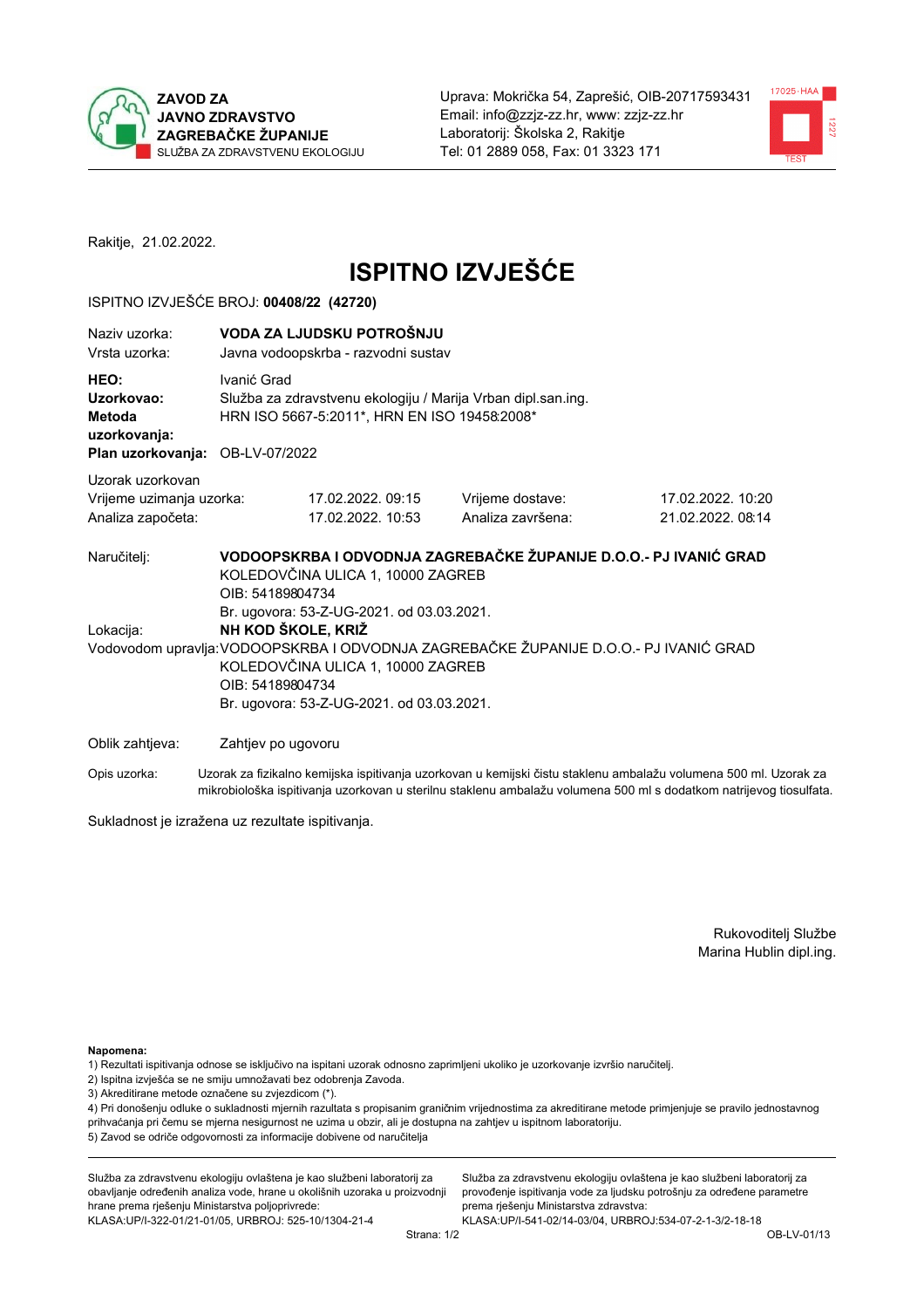## **REZULTATI ISPITIVANJA:**

| Pokazatelj                 | <b>Metoda</b>                           | <b>MJ</b>                                   | <b>Rezultatt</b> | MDK**       | <b>Sukladno</b> |
|----------------------------|-----------------------------------------|---------------------------------------------|------------------|-------------|-----------------|
| Temperatura                | Standard Methods 21st Ed.<br>2005.2550B | $^{\circ}$ C                                | 6,9              | 25          | DA              |
| Slobodni rezidualni klor   | HRN EN ISO 7393-2:2018*                 | mg/L Cl <sub>2</sub>                        | 0,11             | 0,5         | DA              |
| Mutnoća                    | HRN EN ISO 7027-1:2016*                 | NTU jedinica                                | 0,14             | 4           | DA              |
| <b>Miris</b>               | HRN EN 1622:2008                        |                                             | bez              | bez         | DA              |
| Okus                       | HRN EN 1622:2008                        |                                             | bez              | bez         | DA              |
| pH                         | HRN EN ISO 10523:2012*                  | pH jedinica                                 | 7,5              | $6,5 - 9,5$ | DA              |
| Temp.pri određivanju pH    | ISO 16000-17:2008;HRN EN<br>13098:2019  | $^{\circ}$ C                                | 14,5             |             |                 |
| Elektrovodljivost          | HRN EN 27888:2008*                      | $\overline{\mu}$ Scm <sup>-1</sup> pri 20°C | 414              | 2500        | DA              |
| Utrošak KMnO <sub>4</sub>  | HRN EN ISO 8467:2001                    | mg/L $O2$                                   | 0,7              | 5,0         | DA              |
| Kloridi (CI)               | HRN EN ISO 10304-1:2009                 | mg/L CI                                     | 9,1              | 250,0       | DA              |
| Nitriti (NO <sub>2</sub> ) | HRN EN ISO 10304-1:2009                 | mg/L $(NO2)$                                | < 0,050          | 0,50        | DA              |
| Nitrati (NO <sub>3</sub> ) | HRN EN ISO 10304-1:2009                 | mg/L $(NO3)$                                | 3,9              | 50          | DA              |
| Amonij (NH <sub>4</sub> )  | HRN ISO 7150-1:1998*                    | mg/L $(NH_a^+)$                             | < 0,05           | 0,50        | DA              |
| Boja                       | <b>HRN EN ISO 7887:2012</b>             | mg/L Pt/Co skale                            | < 5              | 20          | DA              |

†rezultat izražen kao manje od (<) odnosi se na granicu kvantifikacije

\*\*maksimalno dozvoljena koncentracija

#### Izjava o sukladnosti

Prema ispitanim parametrima uzorak vode JE SUKLADAN zahtievima članka 5. Zakona o vodi za ljudsku potrošnju (NN 56/2013, 64/2015, 104/2017, 115/2018, 16/2020) i priloga I Pravilnika o parametrima sukladnosti, metodama analize, monitoringu i planovima sigurnosti vode za ljudsku potrošnju te načinu vođenja registra pravnih osoba koje obavljaju djelatnost javne vodoopskrbe (NN 125/2017, 39/2020).

> Rukovoditelj Odjela Nikolina Ciban dipl.ing.

# Odjel za mikrobiološka ispitivanja voda

## **REZULTATI ISPITIVANJA:**

| <b>Pokazateli</b>      | <b>Metoda</b>           | <b>MJ</b>   | <b>Rezultat</b> | MDK** | <b>Sukladno</b> |
|------------------------|-------------------------|-------------|-----------------|-------|-----------------|
| Ukupni koliformi       | HRN EN ISO 9308-1:2014* | broj/100 mL |                 | 0     | DA              |
| Escherichia coli       | HRN EN ISO 9308-1:2014* | broj/100 mL | < 1             | 0     | DA              |
| Enterokoki             | HRN EN ISO 7899-2:2000* | broj/100 mL | < 1             | 0     | DA              |
| Aerobne bakt -36°C/48h | HRN EN ISO 6222:2000*   | broj/1 mL   |                 | 100   | DA              |
| Aerobne bakt -22°C/72h | HRN EN ISO 6222:2000*   | broj/1 mL   |                 | 100   | DA              |

\*\*maksimalno dozvoljena koncentracija

#### Izjava o sukladnosti

Prema ispitanim parametrima uzorak vode JE SUKLADAN zahtievima članka 5. Zakona o vodi za ljudsku potrošnju (NN 56/2013, 64/2015, 104/2017, 115/2018, 16/2020) i priloga I Pravilnika o parametrima sukladnosti, metodama analize, monitoringu i planovima sigurnosti vode za ljudsku potrošnju te načinu vođenja registra pravnih osoba koje obavljaju djelatnost javne vodoopskrbe (NN 125/2017, 39/2020).

> Rukovoditeli Odiela Marina Hublin dipl.ing.

### KRAJ ISPITNOG IZVJEŠĆA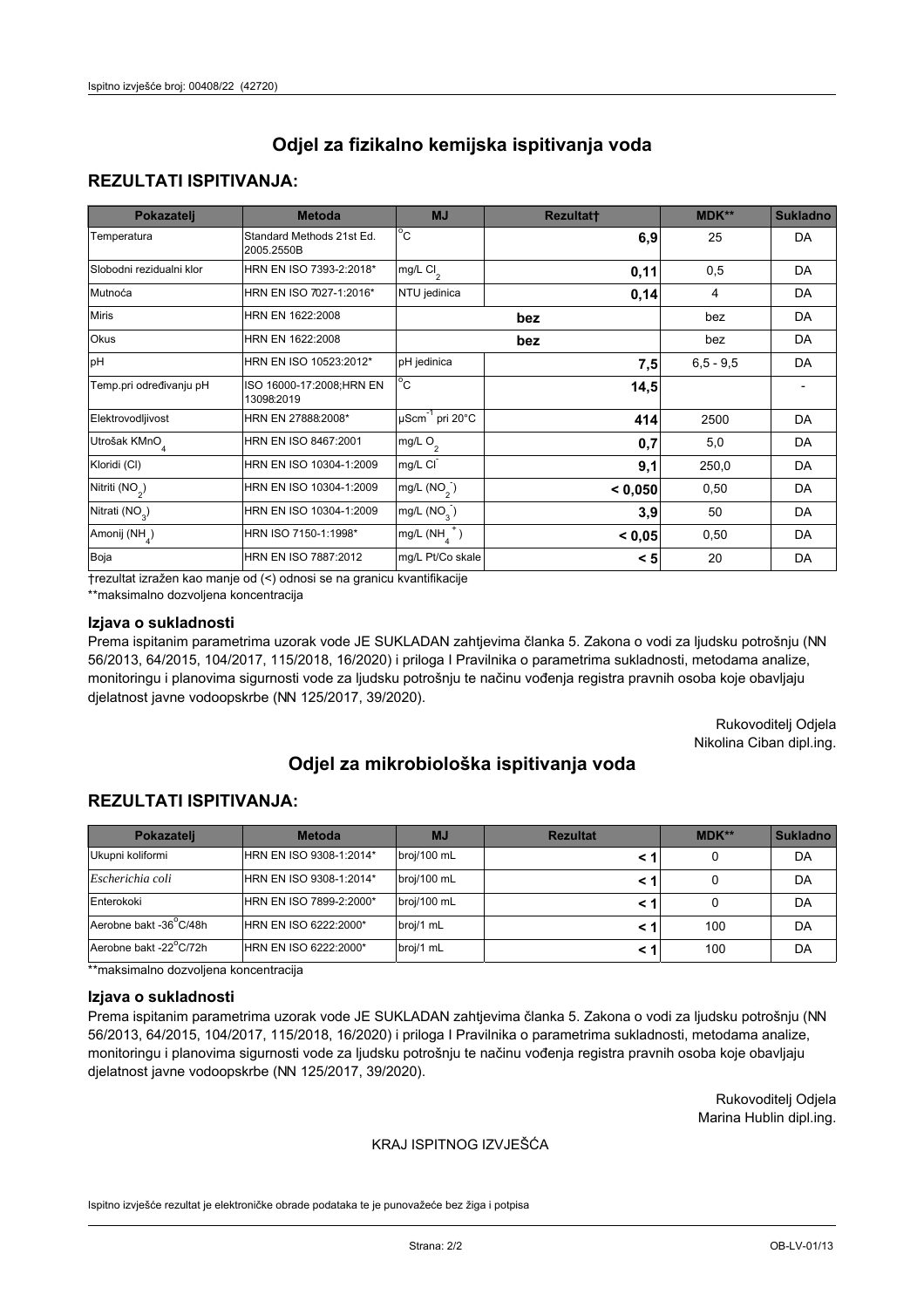



Rakitje, 21.02.2022.

# **ISPITNO IZVJEŠĆE**

## ISPITNO IZVJEŠĆE BROJ: 00409/22 (42721)

| Naziv uzorka:<br>Vrsta uzorka:                                                                                                                                                                                                                                               |                    | VODA ZA LJUDSKU POTROŠNJU<br>Javna vodoopskrba - razvodni sustav                                             |                                                                                                                                                                                                                                |                                       |  |  |
|------------------------------------------------------------------------------------------------------------------------------------------------------------------------------------------------------------------------------------------------------------------------------|--------------------|--------------------------------------------------------------------------------------------------------------|--------------------------------------------------------------------------------------------------------------------------------------------------------------------------------------------------------------------------------|---------------------------------------|--|--|
| HEO:<br>Uzorkovao:<br>Metoda<br>uzorkovanja:<br>Plan uzorkovanja: OB-LV-07/2022                                                                                                                                                                                              | Ivanić Grad        | Služba za zdravstvenu ekologiju / Marija Vrban dipl.san.ing.<br>HRN ISO 5667-5:2011*, HRN EN ISO 19458:2008* |                                                                                                                                                                                                                                |                                       |  |  |
|                                                                                                                                                                                                                                                                              |                    |                                                                                                              |                                                                                                                                                                                                                                |                                       |  |  |
| Uzorak uzorkovan<br>Vrijeme uzimanja uzorka:<br>Analiza započeta:                                                                                                                                                                                                            |                    | 17.02.2022.09:30<br>17.02.2022. 10:56                                                                        | Vrijeme dostave:<br>Analiza završena:                                                                                                                                                                                          | 17.02.2022. 10:20<br>21.02.2022.08:14 |  |  |
| Naručitelj:                                                                                                                                                                                                                                                                  | OIB: 54189804734   | KOLEDOVČINA ULICA 1, 10000 ZAGREB                                                                            | VODOOPSKRBA I ODVODNJA ZAGREBAČKE ŽUPANIJE D.O.O.- PJ IVANIĆ GRAD                                                                                                                                                              |                                       |  |  |
| Br. ugovora: 53-Z-UG-2021. od 03.03.2021.<br><b>NH NOVOSELEC</b><br>Lokacija:<br>Vodovodom upravlja: VODOOPSKRBA I ODVODNJA ZAGREBAČKE ŽUPANIJE D.O.O.- PJ IVANIĆ GRAD<br>KOLEDOVČINA ULICA 1, 10000 ZAGREB<br>OIB: 54189804734<br>Br. ugovora: 53-Z-UG-2021. od 03.03.2021. |                    |                                                                                                              |                                                                                                                                                                                                                                |                                       |  |  |
| Oblik zahtjeva:                                                                                                                                                                                                                                                              | Zahtjev po ugovoru |                                                                                                              |                                                                                                                                                                                                                                |                                       |  |  |
|                                                                                                                                                                                                                                                                              |                    |                                                                                                              | Onis consider in the following the consideration in the context of the consideration of the consideration of the constant of the constant of the constant of the constant of the constant of the constant of the constant of t |                                       |  |  |

Opis uzorka: Uzorak za fizikalno kemijska ispitivanja uzorkovan u kemijski čistu staklenu ambalažu volumena 500 ml. Uzorak za mikrobiološka ispitivanja uzorkovan u sterilnu staklenu ambalažu volumena 500 ml s dodatkom natrijevog tiosulfata.

Sukladnost je izražena uz rezultate ispitivanja.

Rukovoditelj Službe Marina Hublin dipl.ing.

Napomena:

- 1) Rezultati ispitivanja odnose se isključivo na ispitani uzorak odnosno zaprimljeni ukoliko je uzorkovanje izvršio naručitelj.
- 2) Ispitna izvješća se ne smiju umnožavati bez odobrenja Zavoda.
- 3) Akreditirane metode označene su zvjezdicom (\*).

4) Pri donošenju odluke o sukladnosti mjernih razultata s propisanim graničnim vrijednostima za akreditirane metode primjenjuje se pravilo jednostavnog prihvaćanja pri čemu se mjerna nesigurnost ne uzima u obzir, ali je dostupna na zahtjev u ispitnom laboratoriju. 5) Zavod se odriče odgovornosti za informacije dobivene od naručitelja

Služba za zdravstvenu ekologiju ovlaštena je kao službeni laboratorij za obavljanje određenih analiza vode, hrane u okolišnih uzoraka u proizvodnji hrane prema rješenju Ministarstva poljoprivrede: KLASA: UP/I-322-01/21-01/05, URBROJ: 525-10/1304-21-4